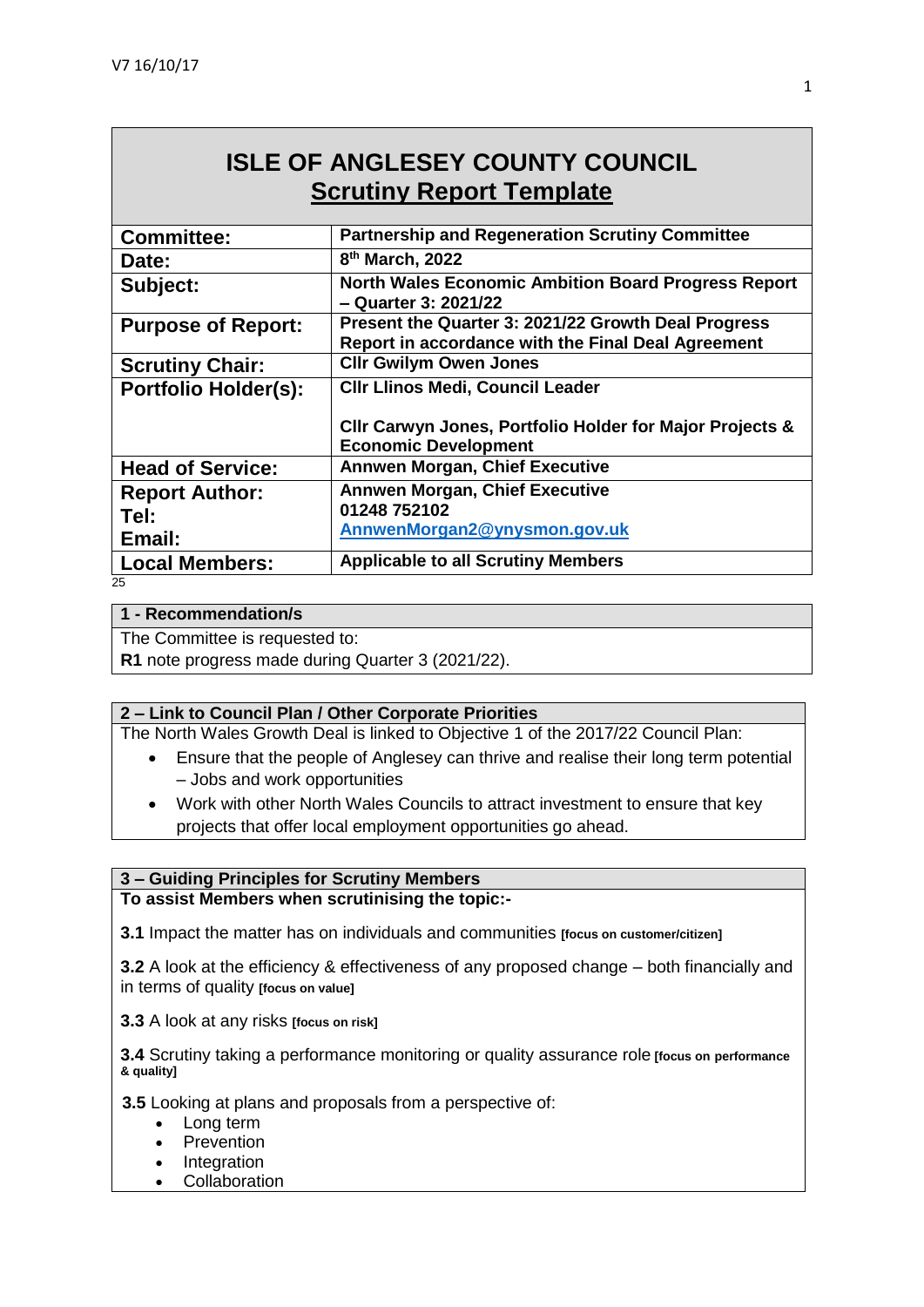#### Involvement

#### **[focus on wellbeing]**

**3.6** The potential impacts the decision would have on:

- protected groups under the Equality Act 2010
- those experiencing socio-economic disadvantage in their lives (when making strategic decisions)
- opportunities for people to use the Welsh language and treating the Welsh language no less favourably than the English language

**[focus on equality and the Welsh language]**

### **4 - Key Scrutiny Questions**

## **5 – Background / Context**

#### 1. **Background**

- 1.1 In December 2020, the North Wales Economic Ambition Board and the Welsh and UK Governments agreed the Final Deal Agreement for the North Wales Growth Deal.
- 1.2 Regular reporting on progress against the North Wales Growth Deal is a requirement of the Final Deal Agreement. The North Wales Growth Deal Quarter 3: 2021/22 Performance Report is attached (**Appendix 1**).

#### 2. **Quarter 3 Progress**

- 2.1 The Quarter 3 performance report provides an overview of progress on the Growth Deal programmes and projects.
- 2.2 This quarter saw the approval of the first Full Business Case (FBC) for the North Wales Growth Deal. The Digital Signal Processing Centre (DSP) project with Bangor University was approved in December 2021 following the completion of the procurement process. The DSP Centre has secured £3m funding from the Growth Deal to invest in cutting-edge equipment which will develop the facility as well as supporting the creation of up to 40 new jobs. The project is recognised by both Welsh and UK Governments as being critical to the development and future of North Wales and the wider economy.
- 2.3 Two further projects successfully completed their Gateway 2 assurance reviews during this quarter. The Former North Wales Hospital, Denbigh project completed its review in October 2021 with the Llysfasi Net Zero Farm project completing its review in November 2021. Both projects are working on addressing the recommendations as part of the development of their business cases.
- 2.4 Following the adoption of the 2021 update to the Portfolio Business Case in September, we submitted the update to Welsh and UK Government as part of the annual funding award process. This included a presentation to a joint Welsh and UK Government board in December 2021.
- 2.5 Our new brand 'Ambition North Wales' and our new website https://ambitionnorth.wales were launched in November 2021. The new brand and website will be key engagement tools for the Growth Deal moving forward, particularly as we increase our engagement activities with businesses and potential investors in the region. In December, we launched a 'Regional Review' publication alongside the Cardiff City Region, Swansea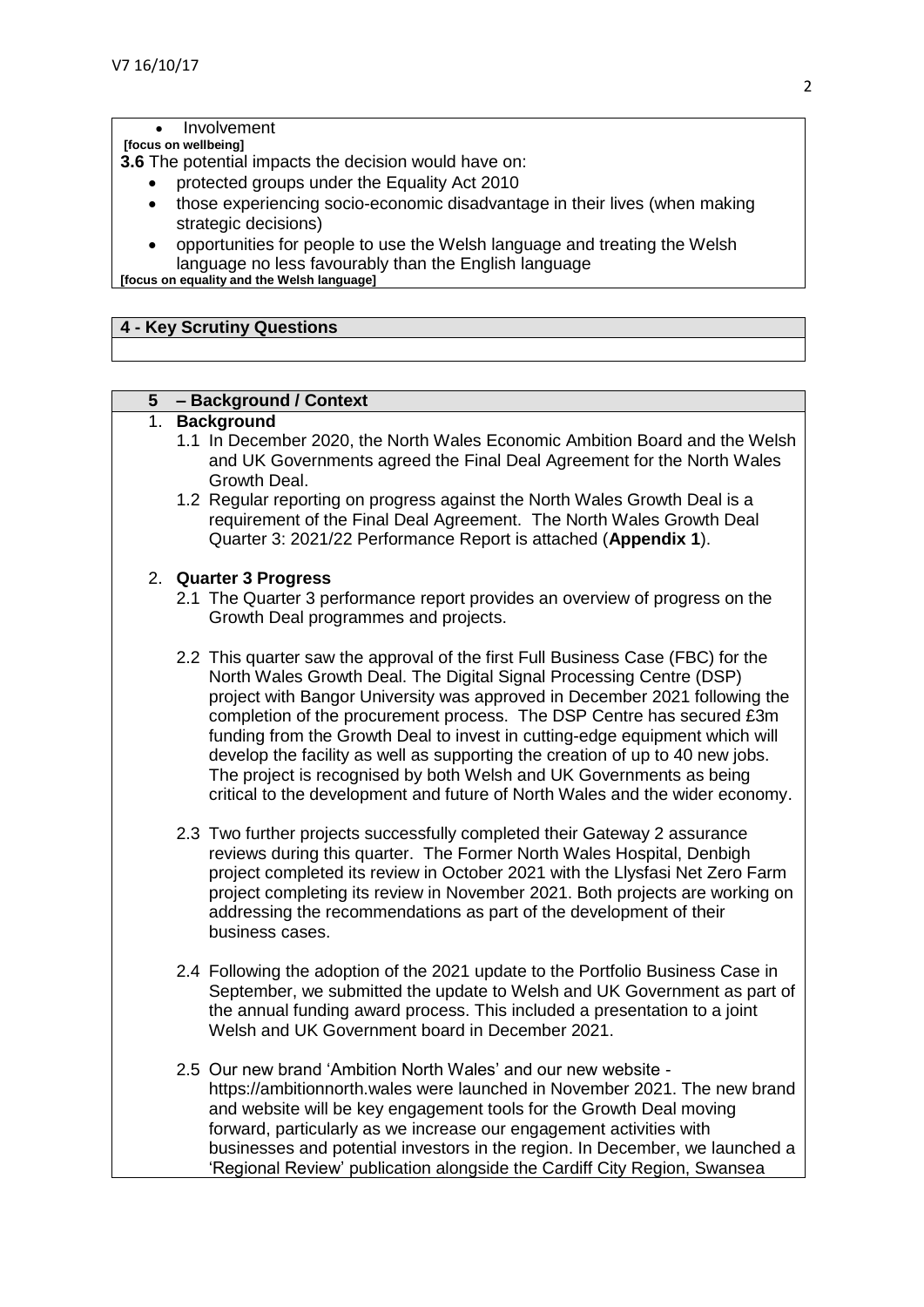Bay City Deal and Growing Mid Wales showcasing the highlights of 2021 across the four city/growth deals in Wales.

- 2.6 Recruitment activities were completed during this quarter with the final three posts in the team appointed to and starting in post in January 2022. Buddug Owen joins as Skills and Employability Project Manager, Angharad Williams and Harry Bennett as Programme Support Officers. The Portfolio Management Office is now fully resourced and ready to deliver our ambitious agenda.
- 2.7 In December 2021, we held our first early market engagement event with businesses in the region targeted at small and medium enterprises to learn more about the Growth Deal, our priorities and the opportunities for businesses over the coming years. This was well received and will lead on to further sessions in 2022.
- 2.8 The Quarter 3 update is showing projects reporting against the revised Portfolio Business Case 2021 delivery profile which was approved by the Economic Ambition Board in September 2021. Four projects are currently reporting as Red due to either risks to the project scope, or significant delays to project timescales:
	- Low Carbon Energy Centre of Excellence project under review due to change request for capital and revenue projections
	- Key Strategic Site, Bodelwyddan (Land and Property Programme) outline planning consent on the site has lapsed and the project will need to be reviewed when the new planning policy for the site is established
	- Enterprise Engineering and Optics Centre project under review due to change request for capital and revenue projections
	- Centre for Environmental Biotechnology project under review due to change request for capital and revenue projections.
- 2.9 At this stage, the only expenditure to date relates to the drawdown against the 1.5% allocation for Portfolio Management Office costs. Following approval of the first Full Business Case in December 2021, expenditure in relation to the Digital Signal Processing Centre project is expected in Quarter 4.

# 3. **Portfolio Risk Register – January, 2022**

- 3.1 The Portfolio Risk Register is updated on a regular basis by the Portfolio Management Office and reviewed by the Portfolio Board (Executive Officers Group) and the North Wales Economic Ambition Board on a quarterly basis.
- 3.2 The risk register has been fully updated with a number of changes recorded in the documents, including revised risk descriptions, revised scoring and mitigating actions, and the commentary has been updated for all risks.
- 3.3 Three residual risk ratings have changed this quarter –1) the capacity risk has reduced following the completion of recruitment activities for the PMO, 2) public sector investment and 3) spending objectives. Both 2) and 3) have increased due to a number of project change requests being considered.

**6 – Equality Impact Assessment [including impacts on the Welsh Language] 6.1 Potential impacts on protected groups under the Equality Act 2010**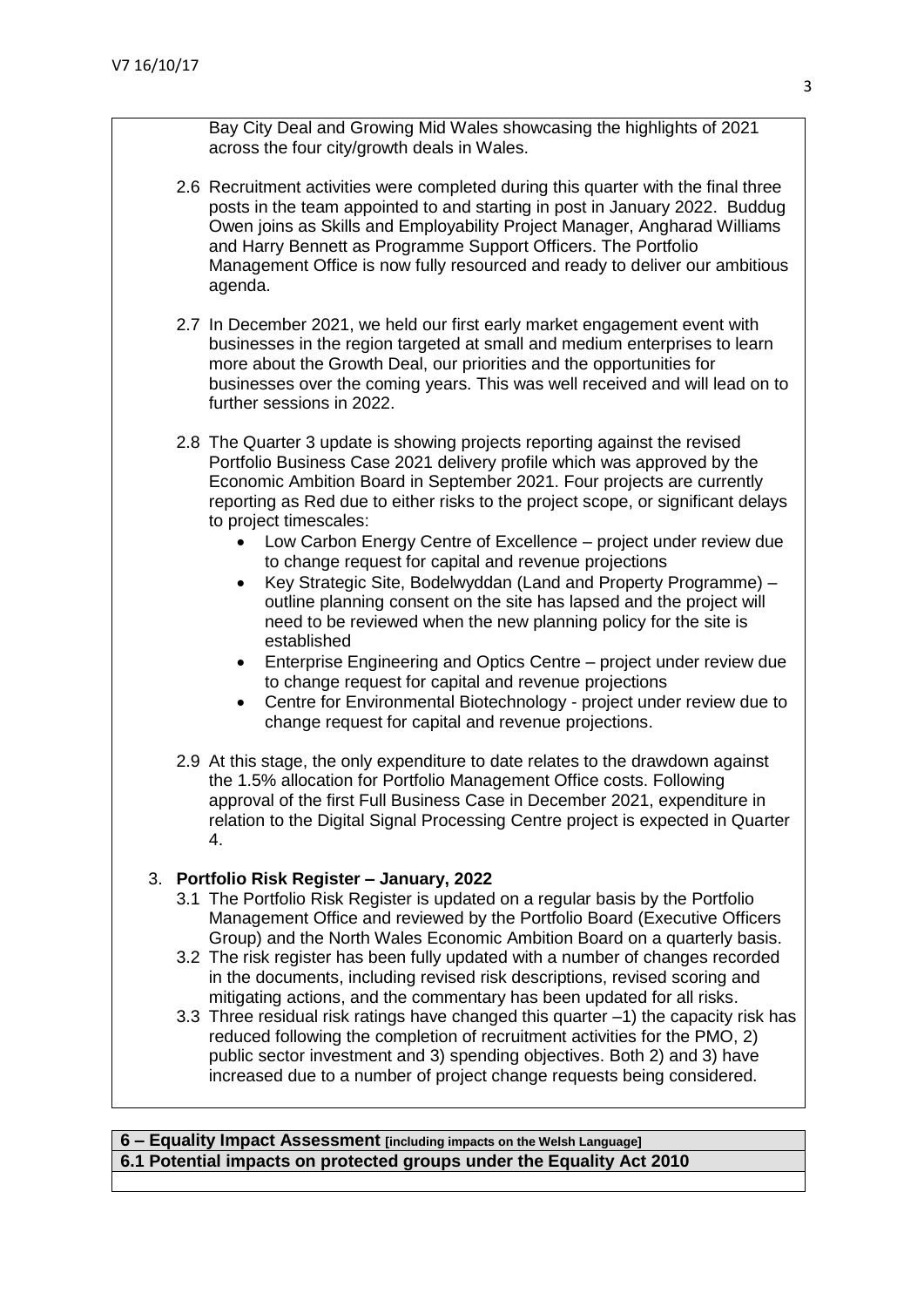**6.2 Potential impacts on those experiencing socio-economic disadvantage in their lives (strategic decisions)**

#### **6.3 Potential impacts on opportunities for people to use the Welsh language and treating the Welsh language no less favourably than the English language**

#### **7 – Financial Implications**

No financial implications arising directly from this progress report. The quarterly performance report provides an overview of the expected capital expenditure profile of Growth Deal funding. At this stage, the only expenditure to date relates to the drawdown against the 1.5% allocation for Portfolio Management Office costs. Future iterations of the report will include reporting on financial expenditure following project business case approval.

#### **8 – Appendices:**

North Wales Growth Deal Quarter 3: 2021/22 Performance Report.

# **9 - Background papers (please contact the author of the Report for any further information):**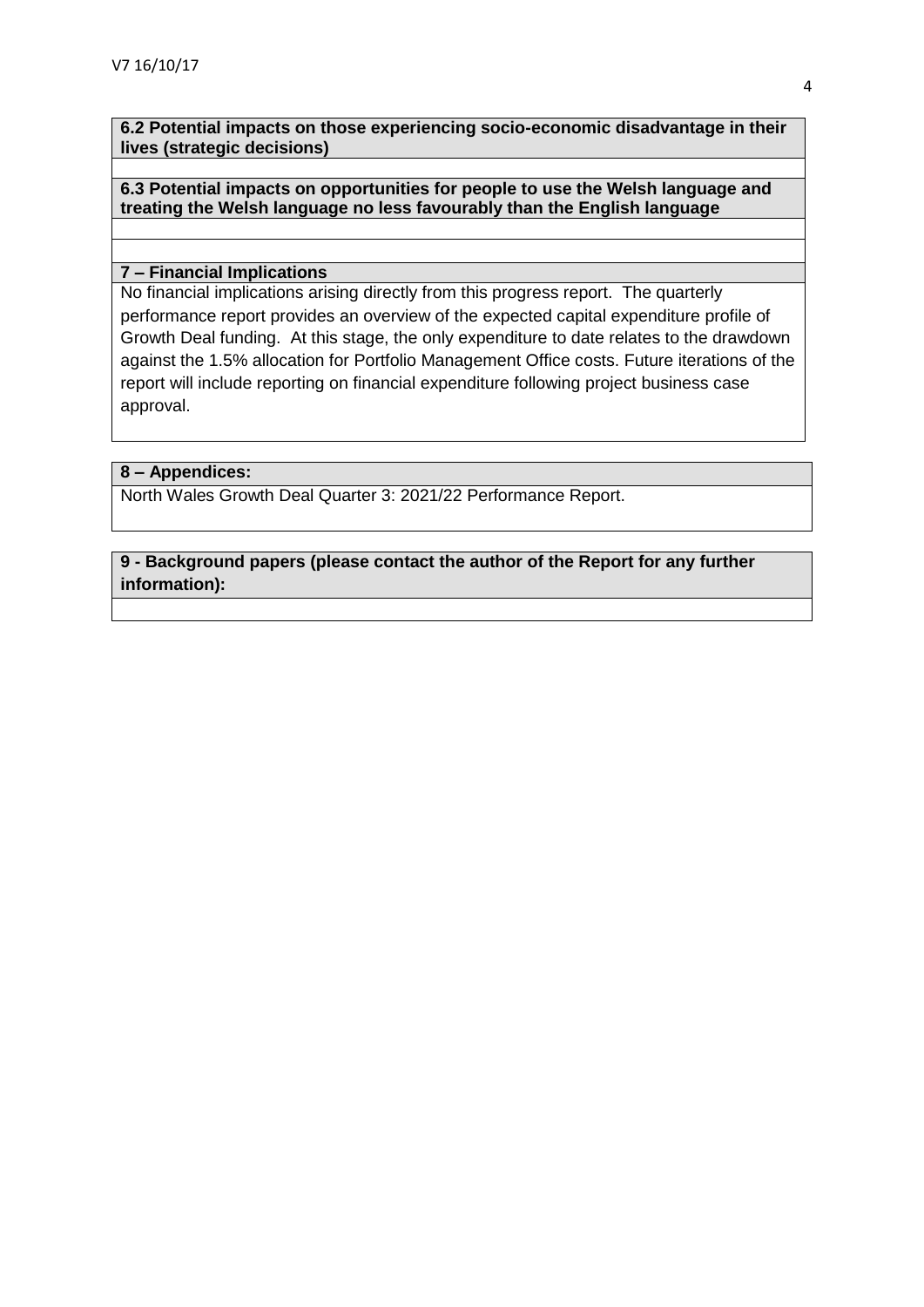# **North Wales Growth Deal**

2021-22 Quarter 3 (October to December 2021) Performance Report





嫐 **UK Government** Llywodraeth y DU Office of the Secretary of State for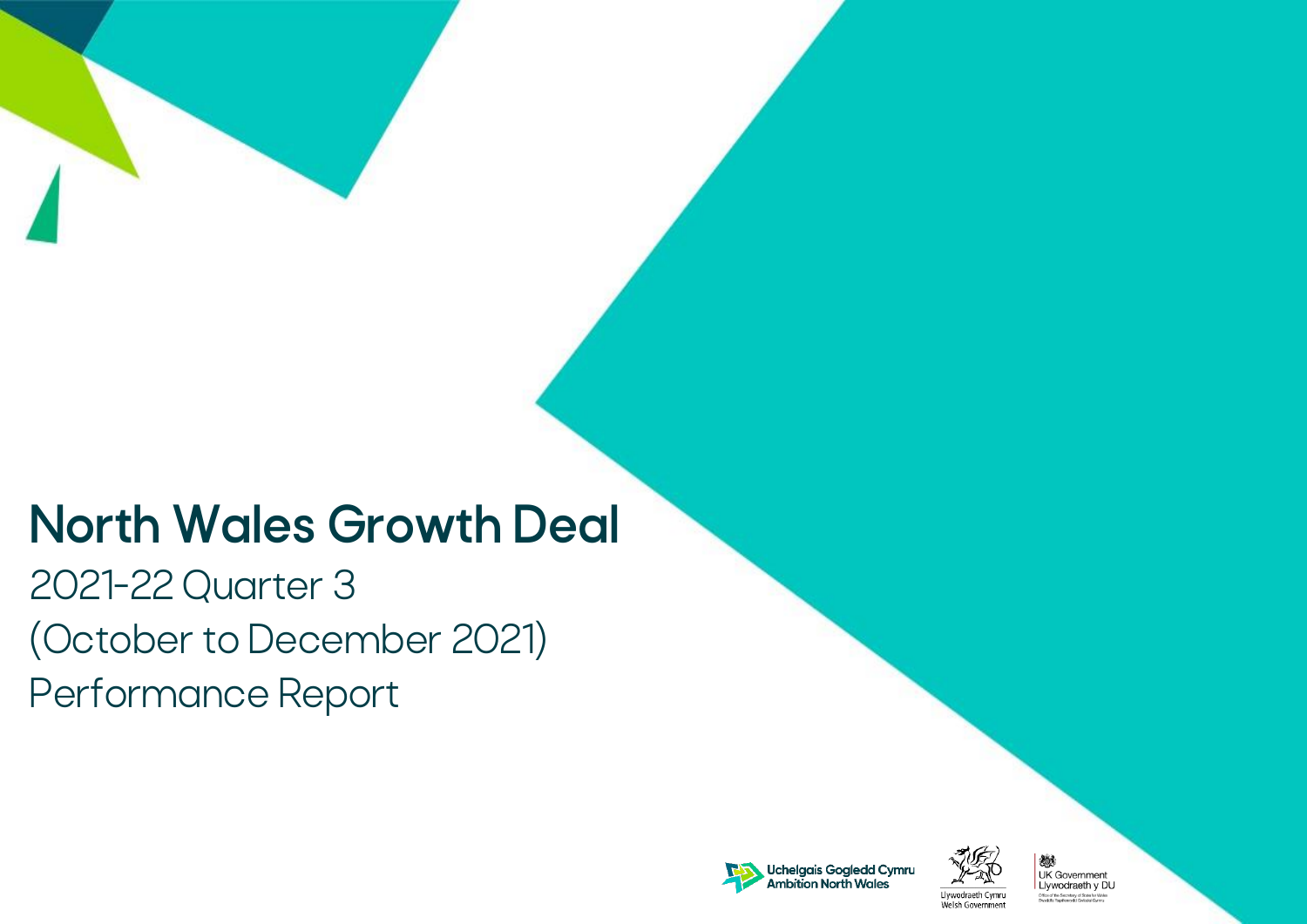| 1.             |  |
|----------------|--|
| 2.             |  |
| 3.             |  |
| 4.             |  |
| 5 <sub>1</sub> |  |
| 6.             |  |
| 7.             |  |
| 8.             |  |
| 9.             |  |
| 10.            |  |
|                |  |

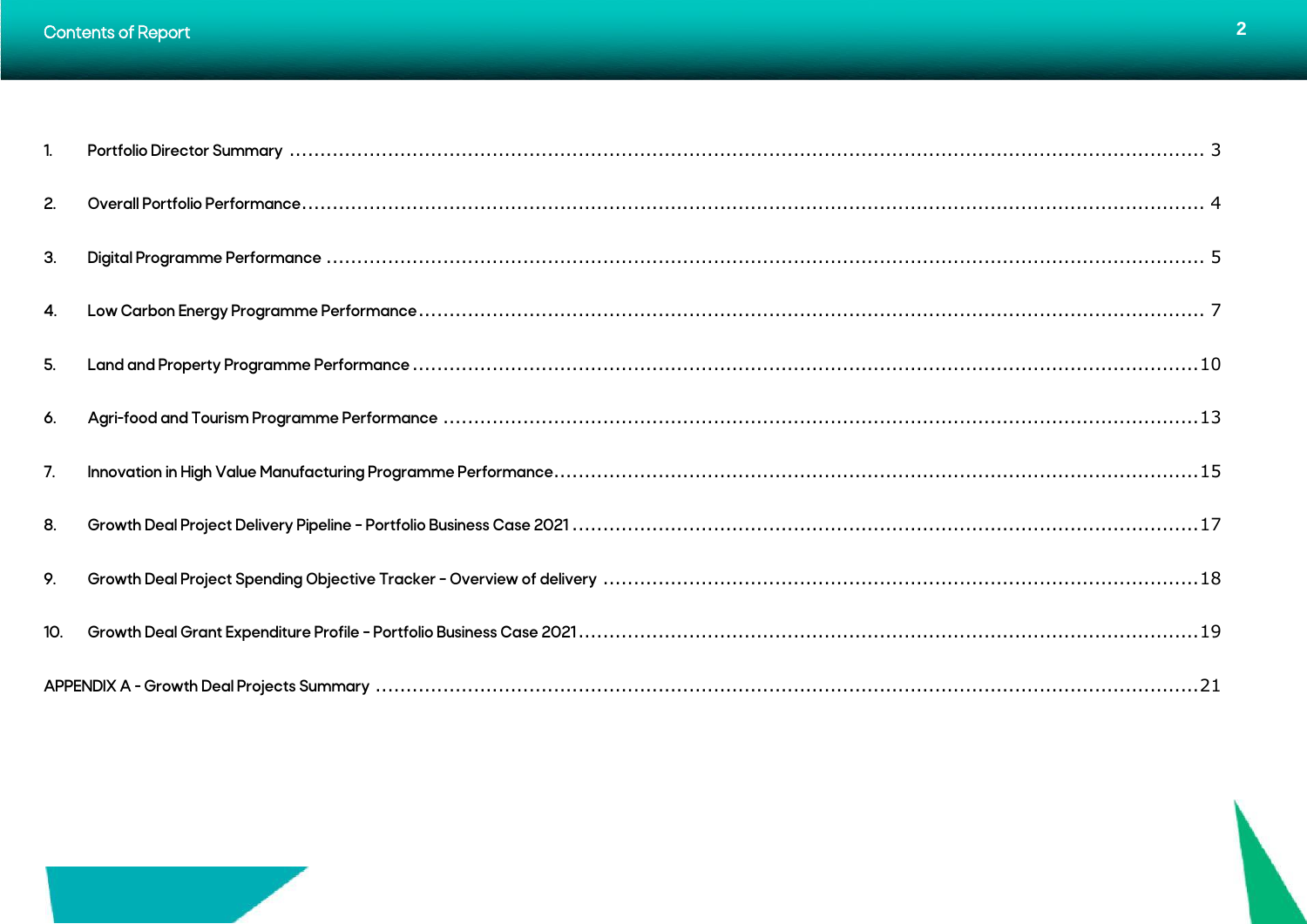<span id="page-6-0"></span> $\overline{\phantom{a}}$ 

This quarter saw the approval of the first Full Business Case (FBC) for the North Wales Growth Deal. The **Digital Signal Processing Centre (DSP) project with Bangor University was approved in December 2021** following the completion of the procurement process. The DSP Centre has secured £3m funding from the Growth Deal to invest in cutting-edge equipment which will develop the facility as well as supporting the creation of up to 40 new jobs. The project is recognised by both Welsh and UK Governments as being critical to the development and future of North Wales and the wider economy.

We now look forward to seeing the DSP Centre **put North Wales on the map in terms of its ground-breaking work in the sector**. It is also important that our partners, businesses and the public across the region can begin to see the real opportunities and tangible benefits that come from Growth Deal funding.

Two further projects successfully completed their Gateway 2 assurance reviews during this quarter. The **Former North Wales Hospital, Denbigh** project completed its review in October 2021 with the **Llysfasi Net Zero Farm** project completing its review in November 2021. Both projects are working on addressing the recommendations as part of the development of their business cases.

Following the adoption of the 2021 update to the Portfolio Business Case in September, we submitted the update to Welsh and UK Government as part of the annual funding award process. This included a presentation to a joint Welsh and UK Government board in December 2021.

Our **new brand 'Ambition North Wales' and our new website** - [https://ambitionnorth.wales](https://ambitionnorth.wales/) were launched in November 2021. The new brand and website will be key engagement tools for the Growth Deal moving forward, particularly as we increase our engagement activities with businesses and potential investors in the region. In December, we launched a '[Regional](https://ambitionnorth.wales/media/dkop4ypn/regional-review-2021.pdf)  [Review'](https://ambitionnorth.wales/media/dkop4ypn/regional-review-2021.pdf) publication alongside the Cardiff City Region, Swansea Bay City Deal and Growing Mid Wales showcasing the highlights of 2021 across the four city/growth deals in Wales.

**Recruitment activities were completed during this quarter** with the final three posts in the team appointed to and starting in post in January 2022. Buddug Owen joins as Skills and Employability Project Manager, Angharad Williams and Harry Bennett as Programme Support Officers. The Portfolio Management Office is now fully resourced and ready to deliver our ambitious agenda.

Finally, we held our **first early market engagement event with businesses in the region** in December targeted at small and medium enterprises to learn more about the Growth Deal, our priorities and the opportunities for businesses over the coming years. This was well received and will lead on to further sessions in 2022.



Alwan William **Alwen Williams, Portfolio Director**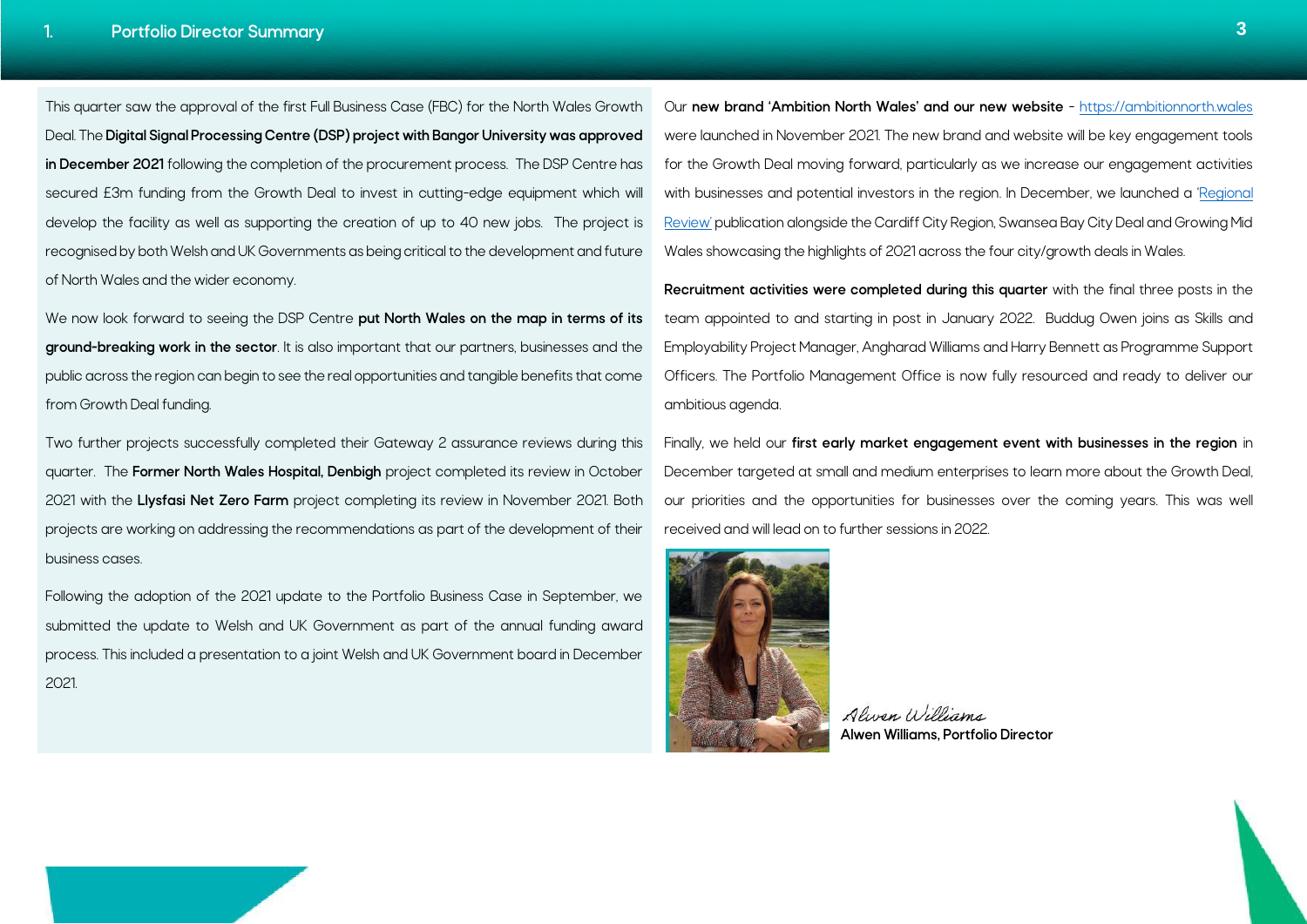<span id="page-7-0"></span>

| <b>Themes</b>      | <b>RAG Status</b> | Commentary                                                                                                                                           |
|--------------------|-------------------|------------------------------------------------------------------------------------------------------------------------------------------------------|
| Portfolio Business |                   | The 2021 update of the Portfolio Business Case was considered and approved by the North Wales Economic Ambition Board (hereafter referred to         |
| Case               |                   | as "Economic Ambition Board" or "the Board") in September and will be submitted to Welsh Government and UK Government for approval as part of        |
|                    |                   | the annual award of funding process. The Portfolio Director and Operations Manager presented to a joint Welsh Government and UK Government           |
|                    |                   | board in December as part of this process.                                                                                                           |
| Delivery Pipeline  |                   | A revised delivery pipeline has been approved by the Economic Ambition Board and submitted to Welsh Government and UK Government for                 |
|                    |                   | approval as part of the 2021 Portfolio Business Case update. All projects are now reporting against the revised profile.                             |
| Governance         |                   | Governance Agreement 2 was approved by all partners in December 2020. The Portfolio, Programme and Project Management Framework is now               |
|                    |                   | well established with the Portfolio Board and five Programme Boards operating effectively. The Conflicts of Interest process has been rolled out to  |
|                    |                   | the Business Delivery Board, Portfolio Board and Programme Boards and is currently being rolled out to Project Boards.                               |
| Assurance          |                   | The second annual Growth Deal assurance review (Programme Assurance Review) was undertaken in August 2021 and delivered an Amber-Green               |
|                    |                   | confidence rating, an improvement on the Amber rating received in 2020.                                                                              |
| Resource and       |                   | All posts within the Portfolio Management Office have now been filled with the final three members of the team starting in January 2022.             |
| Capacity           |                   |                                                                                                                                                      |
| Finance            |                   | The only expenditure to date relates to the drawdown against the 1.5% allocation for Portfolio Management Office costs. The first full business case |
|                    |                   | was approved in December 2021, the Digital Signal Processing Centre with Bangor University with capital expenditure for phase 1 expected to be       |
|                    |                   | within the 2021-22 financial year. A revised Growth Deal grant expenditure profile based on the updated 2021 Portfolio Business Case is included in  |
|                    |                   | this report. Securing the public and private sector investment required to deliver the Growth Deal remains the biggest risk across the portfolio and |
|                    |                   | an investment strategy is being developed to support the team to meet the investment targets.                                                        |
| <b>Risk</b>        |                   | Two residual risks have changed this quarter - 1) the risk around capacity has decreased following the completion of recruitment to the Portfolio    |
|                    |                   | Management Office and 2) the risk around public sector investment has increased due to project level funding issues (e.g. Morlais) and ongoing       |
|                    |                   | project change requests proposing amendments to capital investment projections.                                                                      |
| Monitoring and     |                   | A revised Monitoring and Evaluation Plan was submitted to UK Government and Welsh Government as part of the annual update of the 2021 Portfolio      |
| Evaluation         |                   | <b>Business Case.</b>                                                                                                                                |
| Communication and  |                   | This quarter saw the launch of our new brand 'Ambition North Wales' and our new website - https://ambitionnorth.wales. The new brand and website     |
| Engagement         |                   | will be key engagement tools for the Growth Deal moving forward. In December, we launched a 'Regional Review' publication alongside the Cardiff      |
|                    |                   | City Region, Swansea Bay City Deal and Growing Mid Wales showcasing the highlights of 2021 across the four city/growth deals in Wales.               |

| Delivering to Plan with no issues to address | Delivery slightly behind schedule and/or minor/moderate                    | Delivery significantly behind schedule and/or significant issues to |
|----------------------------------------------|----------------------------------------------------------------------------|---------------------------------------------------------------------|
| (no action reauired)                         | $\mathsf I\,$ issues to address (management action in place) $\mathsf I\,$ | address (urgent action required)                                    |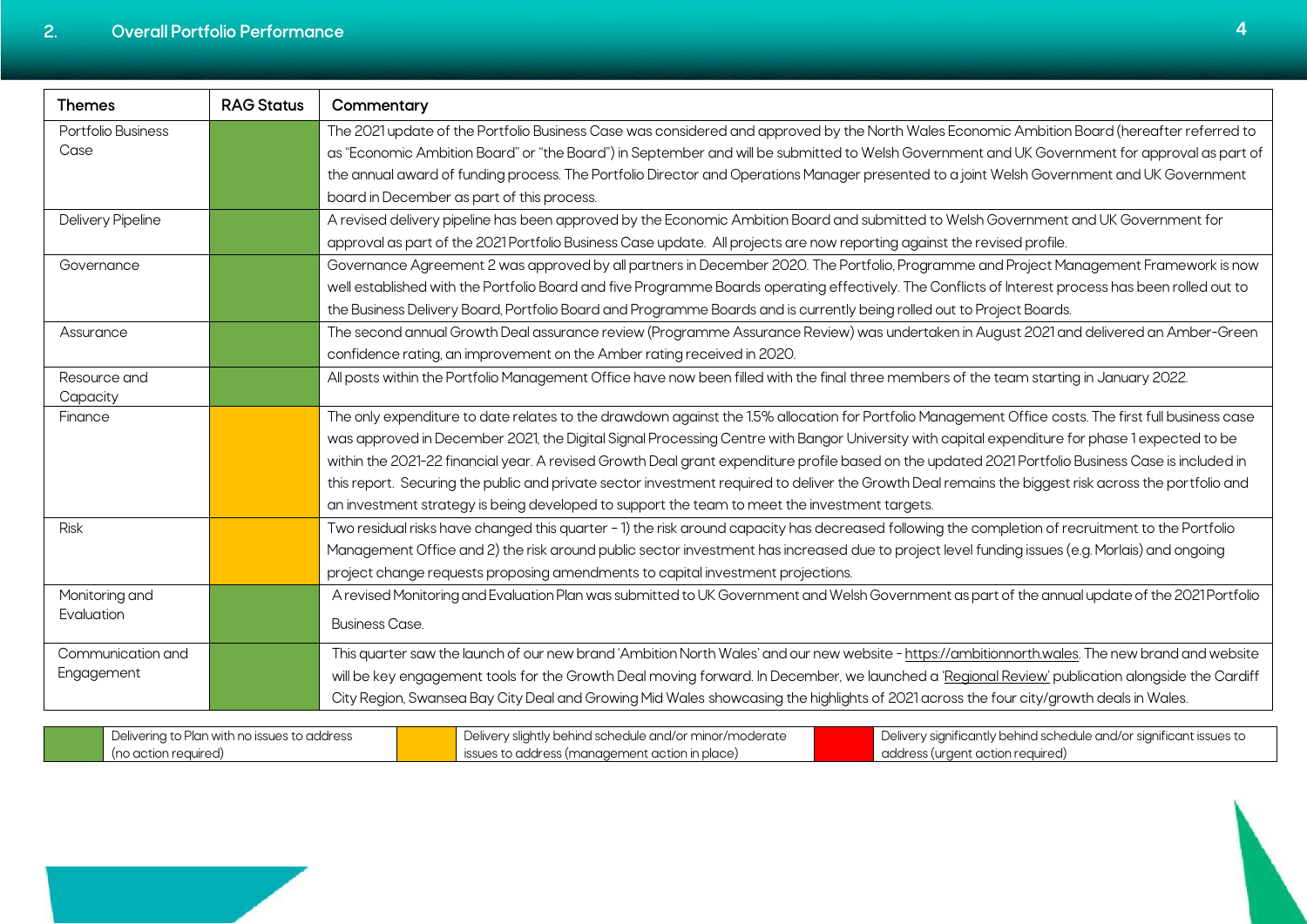# <span id="page-8-0"></span>**3. Digital Programme Performance 5**

| <b>Programme Aim</b>                                                                             | <b>Job Creation Target</b> | <b>GVA Investment Target</b> | Total Investment Target |
|--------------------------------------------------------------------------------------------------|----------------------------|------------------------------|-------------------------|
| Deliver the step change in digital connectivity needed to ensure North Wales is able to satisfy  |                            |                              |                         |
| user demand, maintain pace with the rest of the UK, unlock the potential of priority sectors and | 380                        | £158m                        | £41.7m                  |
| sites and underpin a flourishing innovation ecosystem.                                           |                            |                              |                         |

| <b>RAG Status</b> | <b>Programme Manager Commentary</b>                                                                                                                                               |
|-------------------|-----------------------------------------------------------------------------------------------------------------------------------------------------------------------------------|
|                   | All Project Boards are now in place for the five digital projects with the Digital Signal Processing (DSP) project now into delivery following approval of the Full Business Case |
|                   | (FBC) in December 2021.The DSP FBC approval is a major milestone for the Digital Programme and North Wales Growth Deal as the first of all Growth Deal projects to                |
|                   | reach the final stage of approval.                                                                                                                                                |
|                   | Delivery of Outline Business Cases for Last Few % (superfast broadband) and Connected Corridors (mobile connectivity on transport routes) projects is on track with               |
|                   | external specialist support brought in to provide expertise and capacity.                                                                                                         |
|                   | Having been deferred to allow the programme to focus on the initial three business cases, both Connected Campus and Full Fibre at key sites projects are now at                   |
|                   | Strategic Outline Case stages, with Outline Business Cases to follow in 2022.                                                                                                     |



|                      | Delivering to Plan with no issues to address | Delivery slightly behind schedule and/or minor/moderate | Delivery significantly behind schedule and/or significant issues to |
|----------------------|----------------------------------------------|---------------------------------------------------------|---------------------------------------------------------------------|
| (no action required) |                                              | ssues to address (management action in place)           | address (urgent action required)                                    |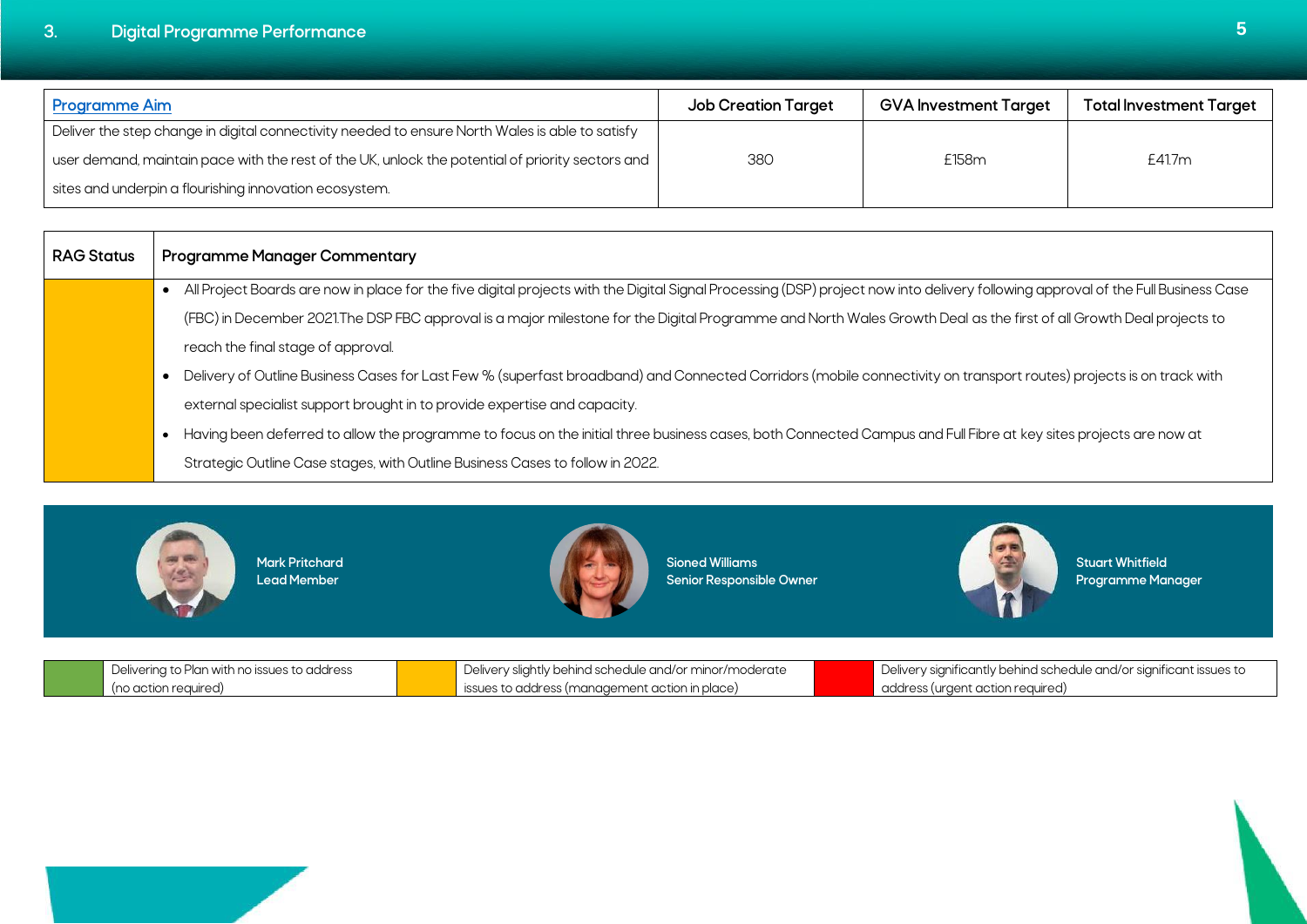Г

| Project<br>(Project Sponsor)                                                  | <b>Project Stage</b>                                               | <b>Key Milestones</b><br>(this quarter)                                                                                                                                                            | <b>Key Milestones</b><br>(next quarter)                                                                                                                                                                                  | <b>RAG</b><br><b>Status</b> | <b>RAG Rationale</b>                                                                                                                                   |
|-------------------------------------------------------------------------------|--------------------------------------------------------------------|----------------------------------------------------------------------------------------------------------------------------------------------------------------------------------------------------|--------------------------------------------------------------------------------------------------------------------------------------------------------------------------------------------------------------------------|-----------------------------|--------------------------------------------------------------------------------------------------------------------------------------------------------|
| <b>Digital Signal</b><br><b>Processing Centre</b><br><b>Bangor University</b> | <b>Full Business Case</b><br>approved                              | Procurement completed with all items in<br>$\bullet$<br>phase 1 within budget<br>Full Business Case approved by NWEAB<br>$\bullet$<br>and assurance approved by Welsh and<br><b>UK Governments</b> | Delivery of first phase of equipment<br>$\bullet$<br>Gateway 4 Review ('Readiness for<br>Service')<br>Commencement of Research and<br>$\bullet$<br>Development activities associated with<br>the Growth Deal investment. |                             | Progress is on track with no<br>identified barriers                                                                                                    |
| Connecting the last<br>few %<br>Economic Ambition<br>Board                    | Developing the Outline<br><b>Business Case</b>                     | Development of project scope, spending<br>objectives, identification of project risks<br>and benefits and delivery options                                                                         | Complete Outline Business Case<br>Gateway 2 Review ('Delivery Strategy')<br>Programme Board review<br>Outcome of Welsh Government Open<br>Market Review                                                                  |                             | Outline Business Case<br>$\bullet$<br>development on track and<br>outcome of Welsh<br>Government Open Market<br>Review expected early in<br>Ouarter 4. |
| <b>Connected Corridors</b><br>Economic Ambition<br>Board                      | Developing the Outline<br><b>Business Case</b>                     | Strategic Outline Case developed<br>$\bullet$<br>Development of project scope, spending<br>$\bullet$<br>objectives, identification of project risks<br>and benefits and delivery options           | Coverage baselining exercise<br>$\bullet$<br>Development of Outline Business Case                                                                                                                                        |                             | <b>Completion of Outline Business</b><br>Case subject to delivery of<br>baselining exercise to identify<br>areas for intervention.                     |
| <b>Full Fibre at Key Sites</b><br>Economic Ambition<br>Board                  | Developing the<br><b>Strategic Outline</b><br><b>Business Case</b> | Project Board and Senior responsible<br>$\bullet$<br>Owner appointed<br>Initial review of project scope and<br>$\bullet$<br>objectives                                                             | Develop Strategic Outline Case<br>Procure external support to provide<br>$\bullet$<br>technical expertise and capacity                                                                                                   |                             | Progress in Quarter 4 will be<br>$\bullet$<br>dependent on successful<br>procurement of external<br>specialist support                                 |
| Connected<br>Campuses<br>Economic Ambition<br>Board                           | Developing the<br><b>Strategic Outline</b><br><b>Business Case</b> | Project Board and Senior responsible<br>Owner appointed<br>Initial review of project scope and<br>$\bullet$<br>objectives                                                                          | Develop Strategic Outline Case<br>Procure external support to provide<br>technical expertise and capacity                                                                                                                |                             | Progress in Quarter 4 will be<br>dependent on successful<br>procurement of external<br>specialist support                                              |

| Delivering to Plan with no issues to address | Delivery slightly behind schedule and/or minor/moderate       | Delivery significantly behind schedule and/or significant issues |
|----------------------------------------------|---------------------------------------------------------------|------------------------------------------------------------------|
| (no action reauired)                         | $\blacksquare$ issues to address (management action in place) | to address (urgent action required)                              |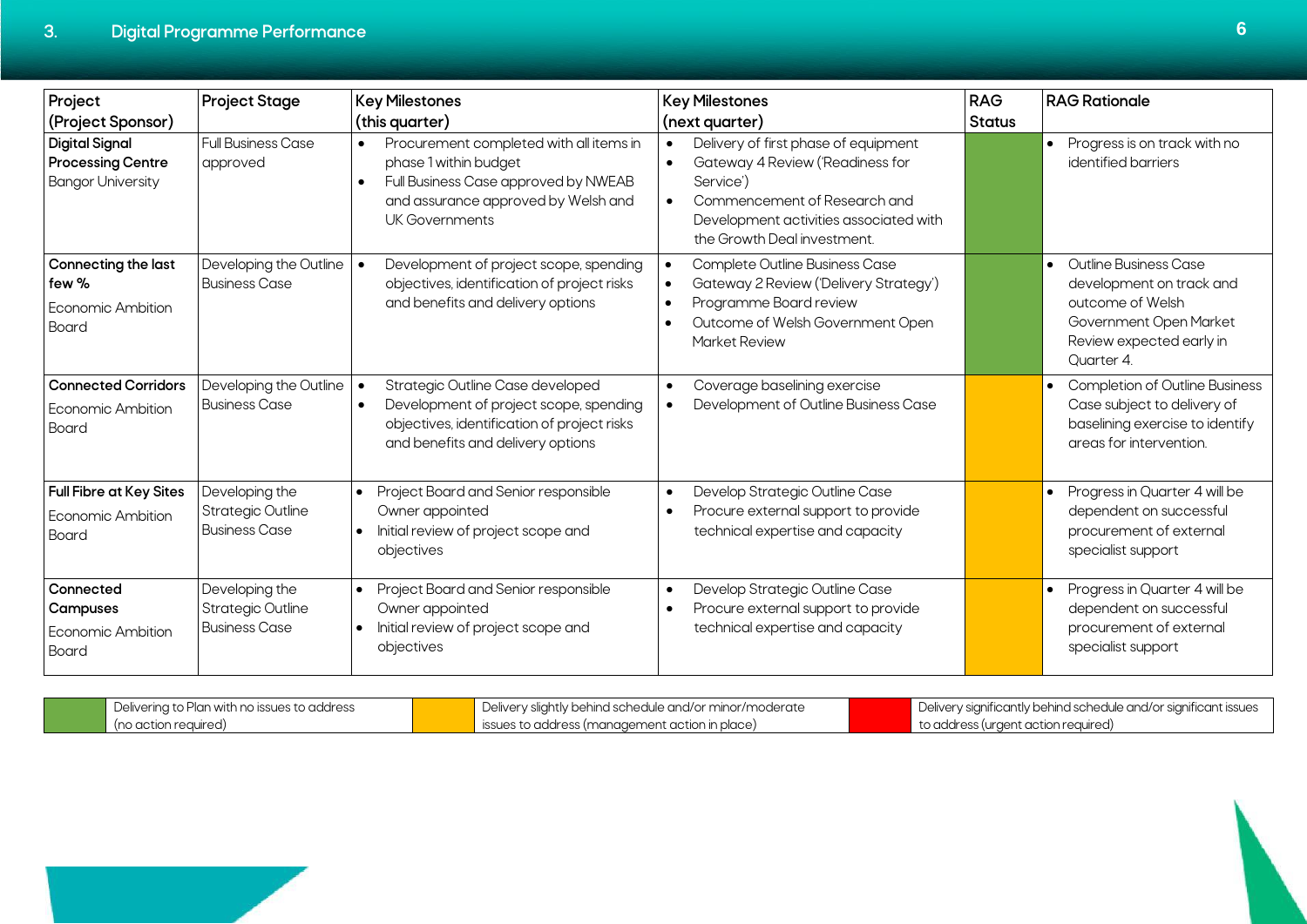<span id="page-10-0"></span>

| <b>Programme Aim</b>                                                                         | <b>Job Creation Target</b> | <b>GVA Investment Target</b> | <b>Total Investment Target</b> |
|----------------------------------------------------------------------------------------------|----------------------------|------------------------------|--------------------------------|
| To unlock the economic benefits of transformational low carbon energy projects and position  |                            |                              |                                |
| North Wales as a leading UK location for low carbon energy generation, innovation and supply | 980                        | £530m                        | £668.5m                        |
| chain investment.                                                                            |                            |                              |                                |

| <b>RAG Status</b> | <b>Programme Manager Commentary</b>                                                                                                                                       |
|-------------------|---------------------------------------------------------------------------------------------------------------------------------------------------------------------------|
|                   | Amber RAG due to delays to Transport Decarbonisation and Egni business cases and potential impacts of Egni and Morlais change requests upon Programme Spending            |
|                   | Objectives                                                                                                                                                                |
|                   | Consents in place for Morlais, allowing final funding and investment decisions to be made next quarter. Menter Môn will submit a change request early in 2022, explaining |
|                   | proposed changes to how E9m Growth Deal funding currently allocated to the project is spent                                                                               |
|                   | Proposed way forward for the Transport Decarbonisation Project endorsed by the Project Board. Subject to Ambition Board support, planning for the next phase of           |
|                   | delivery has commenced. This involves procuring a commercial partner to support development and delivery of a green hydrogen hub                                          |
|                   | Egni project running 3 months behind schedule with proposed reductions in capital spend projections. Changes will be considered as part of the business case review       |
|                   | process.                                                                                                                                                                  |
|                   | Smart Local Energy and Trawsfynydd projects currently on track with no significant risks or issues                                                                        |
|                   | The Low Carbon Energy Programme was publicised during the COP26 Cymru Regional Roadshow in November<br>$\bullet$                                                          |
|                   |                                                                                                                                                                           |



**Cllr Llinos Medi Lead Member**



**Dylan Williams Senior Responsible Owner**



**Henry Aron Programme Manager**

| Delivering to Plan with no issues to address | Delivery slightly behind schedule and/or minor/moderate | Delivery significantly behind schedule and/or significant |
|----------------------------------------------|---------------------------------------------------------|-----------------------------------------------------------|
| l (no action reauired,                       | sues to address (management action in place)            | ssues to address (urgent action required)                 |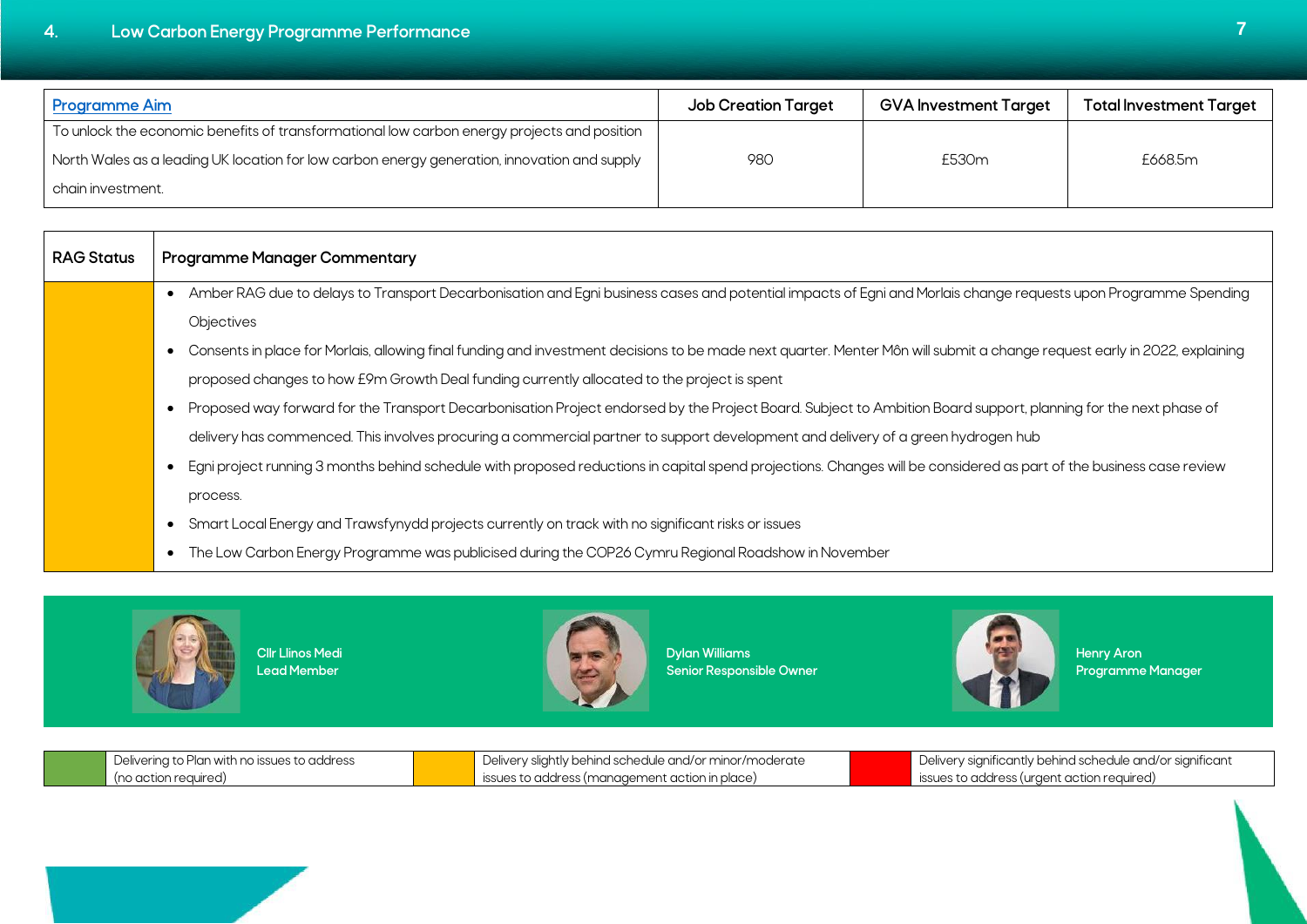| Project                                                                                        | <b>Project Stage</b>                                               | <b>Key Milestones</b>                                                                                                                                                                                                                                                                                                                                                                                                                                       | <b>Key Milestones</b>                                                                                                                                                                                                                                                                                                                                                                                                     | <b>RAG</b>    | <b>RAG Rationale</b>                                                                                                                                                                                                                                                                                                                                                         |
|------------------------------------------------------------------------------------------------|--------------------------------------------------------------------|-------------------------------------------------------------------------------------------------------------------------------------------------------------------------------------------------------------------------------------------------------------------------------------------------------------------------------------------------------------------------------------------------------------------------------------------------------------|---------------------------------------------------------------------------------------------------------------------------------------------------------------------------------------------------------------------------------------------------------------------------------------------------------------------------------------------------------------------------------------------------------------------------|---------------|------------------------------------------------------------------------------------------------------------------------------------------------------------------------------------------------------------------------------------------------------------------------------------------------------------------------------------------------------------------------------|
| (Project Sponsor)                                                                              |                                                                    | (this quarter)                                                                                                                                                                                                                                                                                                                                                                                                                                              | (next quarter)                                                                                                                                                                                                                                                                                                                                                                                                            | <b>Status</b> |                                                                                                                                                                                                                                                                                                                                                                              |
| <b>Morlais</b><br>Menter Môn                                                                   | Developing the Full<br><b>Business Case</b>                        | Transport and Works Act Order and Marine<br>License secured<br>Business case submitted to Welsh<br><b>European Funding Office</b><br>• Procurement of principal contractors for<br>the construction phase<br>• Menter Môn made changes to the scope<br>and funding arrangements for the<br>Infrastructure project. A Change Request<br>will be submitted next quarter, providing a<br>full explanation of the causality and<br>implications of the changes. | Welsh European Funding Office investment<br>decision<br>Menter Môn final investment decision<br>Clearance of pre-construction consent<br>conditions and commencement of<br>construction - conditional on no successful<br>legal challenge of consent decisions<br>Change Request submitted for<br>consideration by the Ambition Board<br>Contracts for Difference Auction Round 4<br>applications submitted by developers |               | Project risks have reduced<br>$\bullet$<br>following positive consent<br>decisions and UK Government<br>announcements on tidal<br>energy<br>Change Request will impact<br>upon the E9m Growth Deal<br>funding currently allocated to<br>the project and the<br>Programme Spending<br>Objectives. This will be<br>considered by the Ambition<br>Board during the next quarter |
| Transport<br>Decarbonisation<br>(Hydrogen Project)<br><b>Economic Ambition</b><br><b>Board</b> | Developing the<br><b>Strategic Outline</b><br><b>Business Case</b> | Proposed way forward has been endorsed<br>by the Project board. First phase will focus<br>the production of green hydrogen in the<br>region with support from a commercial<br>partner. Second phase will focus on<br>regionalisation through public sector<br>transport demand and/or regional<br>distribution<br>Outline Business Case development has<br>continued, including a workshop with the<br>Project Board and wider stakeholders                 | Complete first phase of the Outline<br>Business Case and gain Board approval for<br>the proposed way forward<br>Plan for delivery of next phase of delivery -<br>procuring a commercial partner to support<br>development and delivery of a green<br>hydrogen hub                                                                                                                                                         |               | <b>Approval of Outline Business</b><br>Case will be delayed to allow<br>procurement of a commercial<br>partner (subject to Board<br>approval of proposed<br>approach)                                                                                                                                                                                                        |

| Delivering to Plan with no issues to address | U Delivery slightly behind schedule and/or minor/moderate | Delivery significantly behind schedule and/or significant |
|----------------------------------------------|-----------------------------------------------------------|-----------------------------------------------------------|
| (no action required)                         | issues to address (management action in place)            | issues to address (urgent action required)                |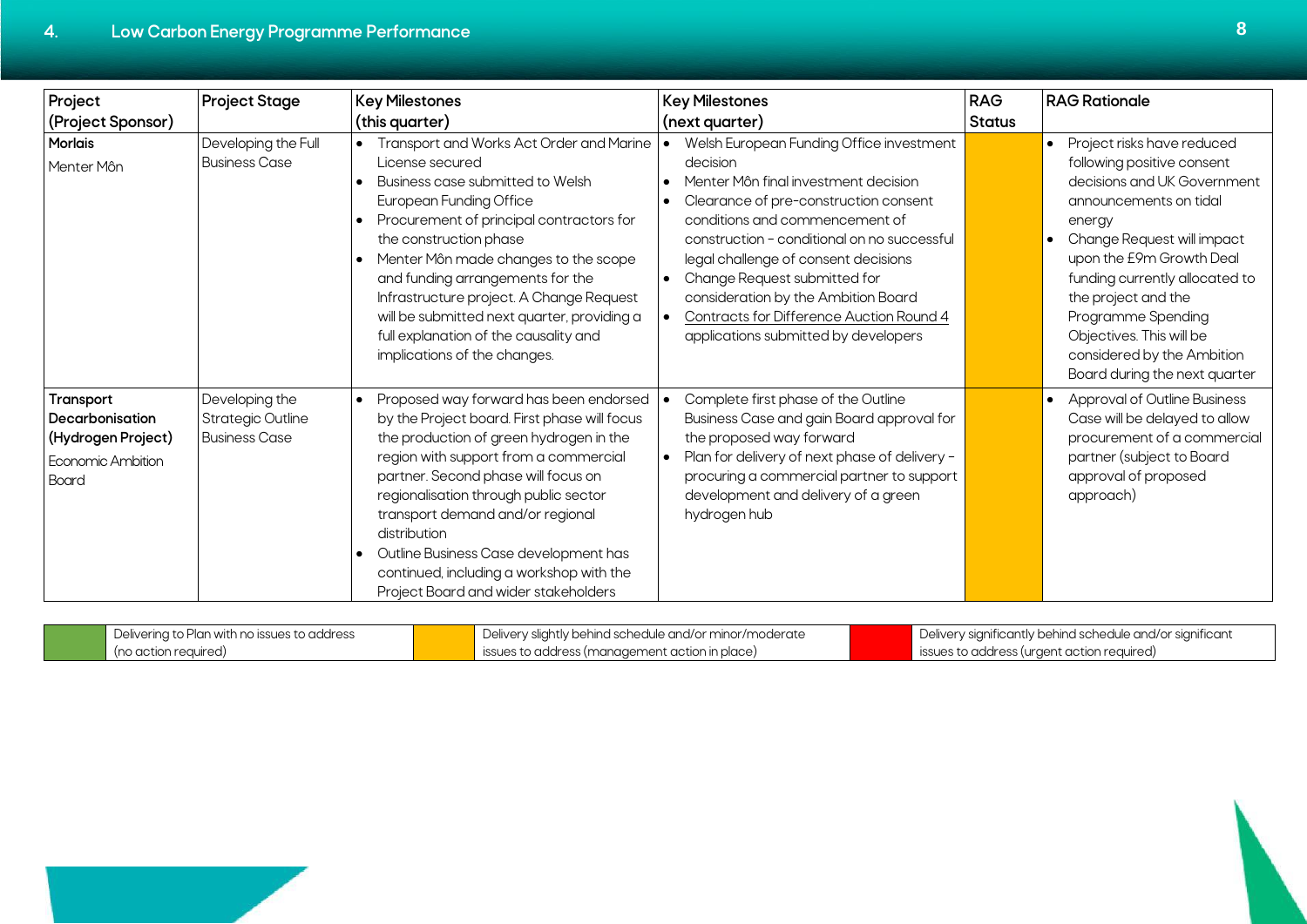| Project                                                                         | <b>Project Stage</b>                                               | <b>Key Milestones</b>                                                                                                                                                                                                                                                                                                                                                | <b>Key Milestones</b>                                                                                                                                                                                                                                                                                            | <b>RAG</b>    | <b>RAG Rationale</b>                                                                                                                                              |
|---------------------------------------------------------------------------------|--------------------------------------------------------------------|----------------------------------------------------------------------------------------------------------------------------------------------------------------------------------------------------------------------------------------------------------------------------------------------------------------------------------------------------------------------|------------------------------------------------------------------------------------------------------------------------------------------------------------------------------------------------------------------------------------------------------------------------------------------------------------------|---------------|-------------------------------------------------------------------------------------------------------------------------------------------------------------------|
| (Project Sponsor)                                                               |                                                                    | (this quarter)                                                                                                                                                                                                                                                                                                                                                       | (next quarter)                                                                                                                                                                                                                                                                                                   | <b>Status</b> |                                                                                                                                                                   |
| Low Carbon Energy<br>Centre of Excellence<br>(Egni)<br><b>Bangor University</b> | Developing the<br><b>Strategic Outline</b><br><b>Business Case</b> | Recruitment of new project manager<br>$\bullet$<br>Ambition Board considered a change<br>request for<br>reduced capital projections and the impact  <br>upon Programme Spending Objectives                                                                                                                                                                           | Progress Outline Business Case workshops<br>and develop full draft for Portfolio<br>Management Office review<br>Resolve change request<br>Arrange Gateway 2 Review for April / May<br>2022<br>Procure first phase of project delivery -<br>demolition of existing buildings to make<br>way for new Egni building |               | <b>Approval of Outline Business</b><br>Case delayed by 3 months<br>Change request and impact<br>upon Programme Spending<br>Objectives to be considered<br>further |
| <b>Smart Local Energy</b><br>Economic Ambition<br><b>Board</b>                  | Developing the<br><b>Strategic Outline Case</b>                    | The Strategic Outline Case was endorsed<br>$\bullet$<br>by the Project Board<br>• £387,000 secured through the Community   •<br>Renewal Fund towards feasibility studies.<br>They will be conducted at Local Authority<br>area level and will look to identify potential<br>pilot sites for Smart Local Energy System<br>projects.                                   | Strategic Outline Case approval by the<br>Programme & Portfolio Board.<br>Commence development of the Outline<br><b>Business Case</b><br>Progress delivery of Community Renewal<br>Fund studies                                                                                                                  |               | Project on track with no<br>significant risks / issues                                                                                                            |
| Trawsfynydd<br>Cwmni Egino                                                      | <b>Business case process</b><br>expected to<br>commence in 2022    | Development of business plan for<br>$\bullet$<br>developing Cwmni Egino and engaging<br>with key stakeholders<br>Recruitment of Cwmni Egino staff<br>Benefits realisation workshops and<br>stakeholder engagement events<br>delivered<br>The UK Government Net Zero<br>Strategy included funding for<br>development of Small and Advanced<br><b>Modular Reactors</b> | Focus on setting up Cwmni Egino systems<br>and engagement with site owner and<br>operator. Meetings with key local<br>stakeholders ongoing<br>Cwmni Egino to be invited to provide<br>update to Programme and Portfolio<br>Board<br>Further recruitment of Cwmni Egino staff<br>and non-executive directors      |               | Project on track with no<br>significant risks / issues                                                                                                            |

| Delivering to Plan with no issues to address | Delivery slightly behind schedule and/or minor/moderate | Delivery significantly behind schedule and/or significant |
|----------------------------------------------|---------------------------------------------------------|-----------------------------------------------------------|
| (no action required)                         | ssues to address (management action in place)           | sissues to address (urgent action required)               |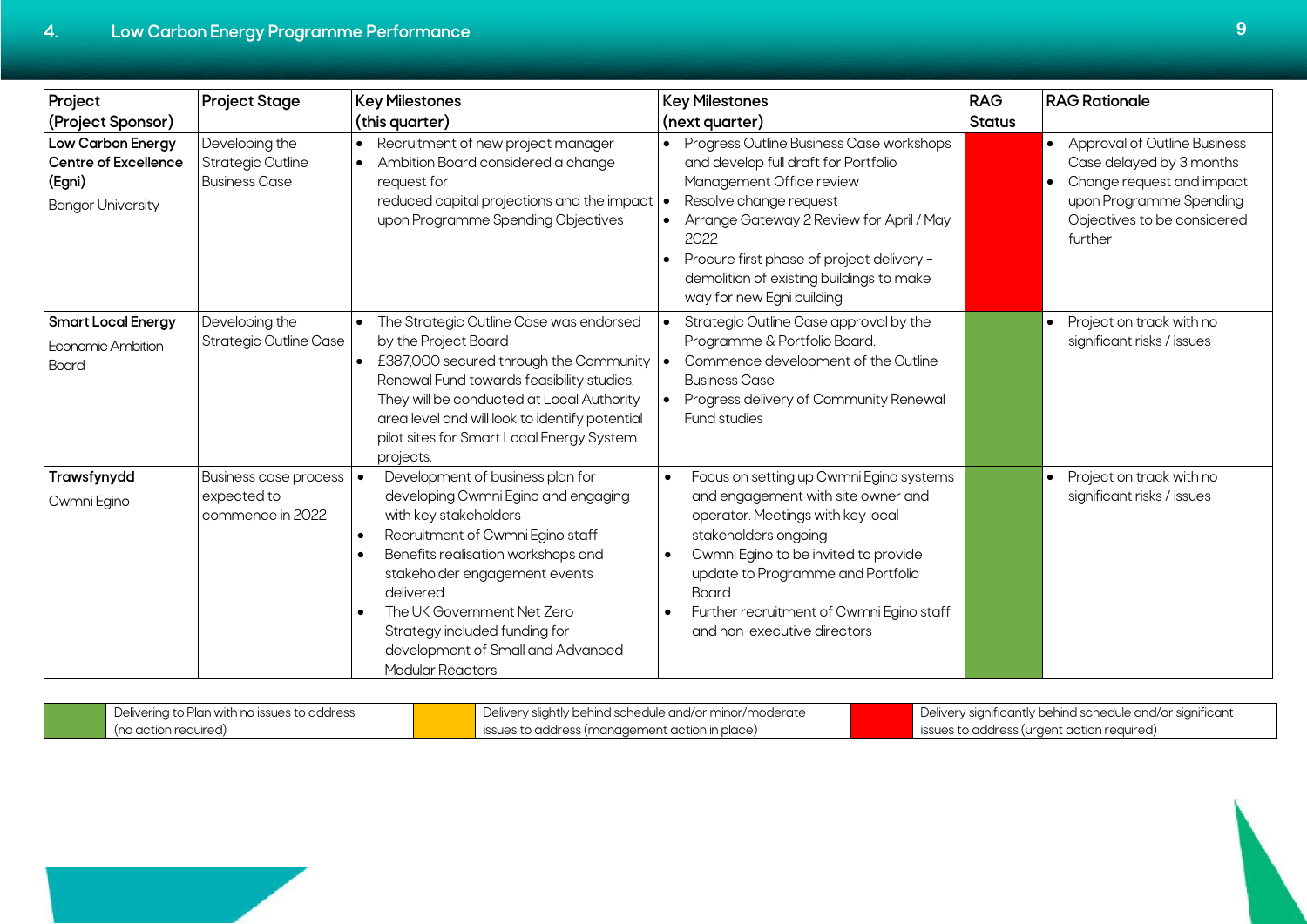<span id="page-13-0"></span>

| <b>Programme Aim</b>                                                                         | <b>Job Creation Target</b> | <b>GVA Investment Target</b> | <b>Total Investment Target</b> |
|----------------------------------------------------------------------------------------------|----------------------------|------------------------------|--------------------------------|
| To address the shortage of suitable land and properties for business growth and to bring     |                            |                              |                                |
| forward sites for housing development. To deliver improvements that stimulate investment in  |                            |                              |                                |
| sites and premises in the Port of Holyhead and the wider region. Enables other programmes by | 2280                       | £1.29bn                      | £355.4m                        |
| ensuring the right land and property infrastructure is available.                            |                            |                              |                                |

| <b>RAG</b><br><b>Status</b> | <b>Programme Manager Commentary</b>                                                                                                                                              |
|-----------------------------|----------------------------------------------------------------------------------------------------------------------------------------------------------------------------------|
|                             | The Economic Ambition Board's position statement on reductions in operational and embodied carbon and bio-diversity enhancement is being assessed for the impact on<br>$\bullet$ |
|                             | projects and this is under discussion with regards the Parc Bryn Cegin, Bangor and the North Wales Hospital, Denbigh project.                                                    |
|                             | Wrexham County Borough Council are obtaining funding to develop a Masterplan for the Western Gateway Project site and to support the Councils representations to the             |
|                             | Welsh Government's Roads Review Panel to support the approval of the A483 Junction upgrades.                                                                                     |
|                             | Warren Hall, Broughton - the Planning Inspector has confirmed that the residential policy allocation on the project site will not be permitted. The report on Local              |
|                             | Development Plan Examination in Public was expected at the end of December 2021.                                                                                                 |
|                             | Former North Wales Hospital, Denbigh - The recommendations for the Gateway 2 Review are being implemented. A draft outline business case has been provided by<br>$\bullet$       |
|                             | Avison Young on behalf of Jones Bros and this is being reviewed. A revised development appraisal has been provided and discussions are ongoing.                                  |
|                             | The scope of the project has been clarified, with the Breakwater refurbishment confirmed as out of scope for Growth Deal funding. The Port Capacity Enhancement                  |
|                             | discussions involving Stena, Ambition North Wales, Ynys Mon Council and Welsh Government are continuing.                                                                         |



**Cllr Hugh Evans Lead Member**



**Andrew Farrow Senior Responsible Owner**



**David Mathews Programme Manager**

| ina to Plan with no issues to address l<br>Delivering to ' | ivery slightly behind schedule and/or minor/moderate issues<br>Uelive. | Delivery significantly behind schedule and/or significant |  |
|------------------------------------------------------------|------------------------------------------------------------------------|-----------------------------------------------------------|--|
| (no action reauired)                                       | to address (management action in place)                                | ssues to address (urgent action reaurred)                 |  |
|                                                            |                                                                        |                                                           |  |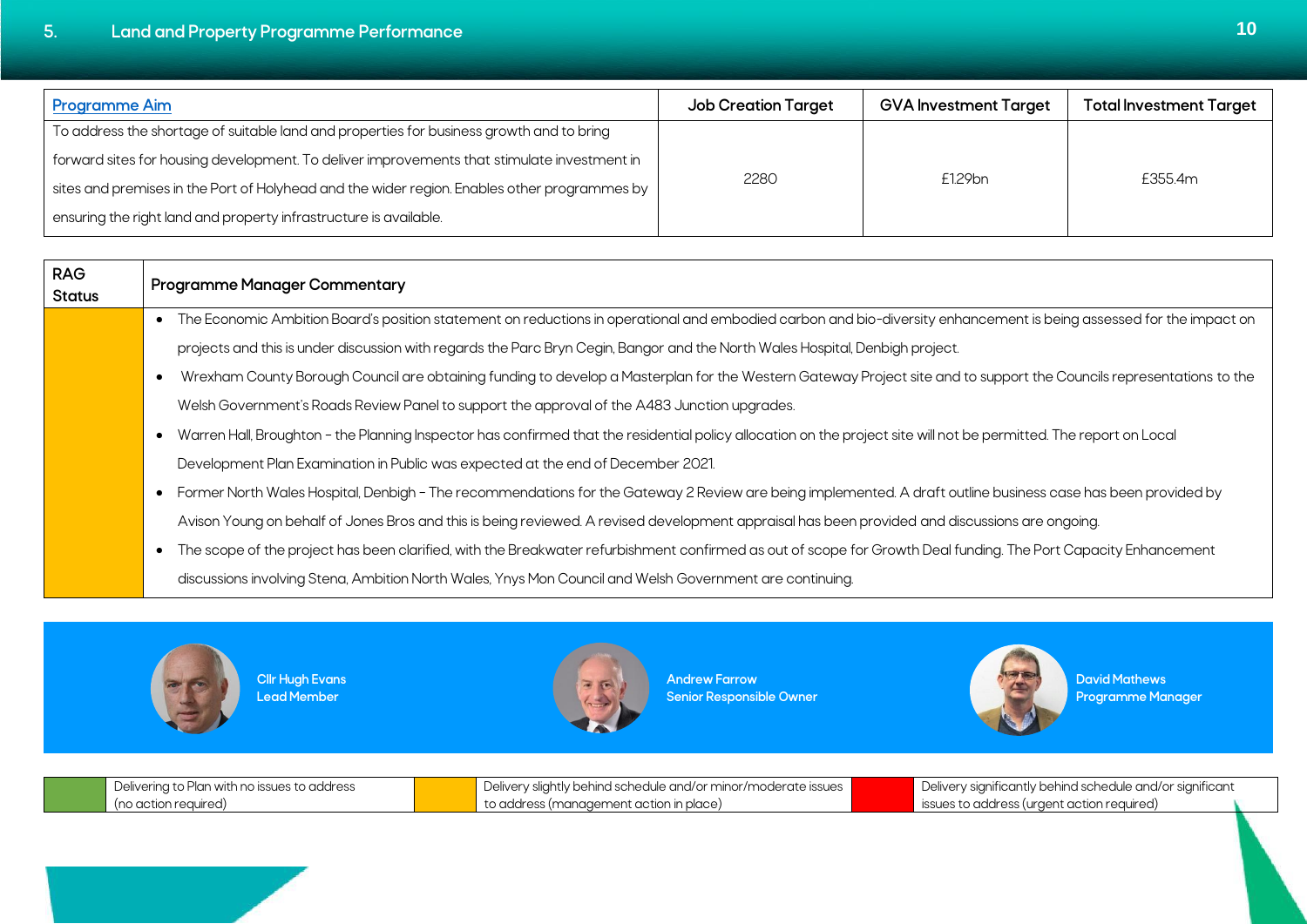| Project                                                                                                                | <b>Project Stage</b>                                               | <b>Key Milestones</b>                                                                                                                                                                                                                                                 | <b>Key Milestones</b>                                                                                                                                                                                                                        | <b>RAG</b>    | <b>RAG Rationale</b>                                                                                                                                     |
|------------------------------------------------------------------------------------------------------------------------|--------------------------------------------------------------------|-----------------------------------------------------------------------------------------------------------------------------------------------------------------------------------------------------------------------------------------------------------------------|----------------------------------------------------------------------------------------------------------------------------------------------------------------------------------------------------------------------------------------------|---------------|----------------------------------------------------------------------------------------------------------------------------------------------------------|
| (Project Sponsor)                                                                                                      |                                                                    | (this quarter)                                                                                                                                                                                                                                                        | (next quarter)                                                                                                                                                                                                                               | <b>Status</b> |                                                                                                                                                          |
| Western Gateway,<br>Wrexham<br>Wrexham County<br>Borough Council                                                       | Developing the<br><b>Strategic Outline</b><br><b>Business Case</b> | The A483 Junction project is included<br>$\bullet$<br>within the Welsh Government Highways<br>Capital Programme Review to report in mid   •<br>2022.<br>An outline Memorandum of Understanding<br>between Ambition North Wales and the<br>Council is being developed. | • Funding for master planning the Western<br>Gateway project to be secured.<br>Complete the Memorandum of<br>Understanding with the Council.<br>The Council to make formal<br>representations to the Welsh Government<br>Roads Review Panel. |               | The A483 junction upgrade<br>$\bullet$<br>programme will dictate<br>timescales for project delivery.                                                     |
| <b>Warren Hall.</b><br><b>Broughton</b><br>Welsh Government /<br>Economic Ambition<br>Board                            | Developing the<br><b>Strategic Outline</b><br><b>Business Case</b> | The Planning Inspector has confirmed that<br>the residential allocation within Warren Hall<br>will not be taken forward within the Local<br>Development Plan.                                                                                                         | Agree a governance and business case<br>approval process allowing for Welsh<br>Governments own Property Delivery Plan.<br>The Planning Inspectors report on the<br>Flintshire Local Development Plan is<br>expected in early 2022.           |               | The Local Development Plan<br>$\bullet$<br>Adoption timescale is<br>scheduled for 2022.following<br>which a project change<br>approval will be required. |
| <b>Key Strategic Site</b><br>Bodelwyddan<br>Economic Ambition<br>Board                                                 | Developing the<br><b>Strategic Outline</b><br><b>Business Case</b> | Ambition North Wales Officers have<br>$\bullet$<br>provided their assessment of the current<br>project to Denbighshire County Council for<br>their internal review.                                                                                                   | A decision by the Council as to how a<br>revised project may sit within a deposit<br>Local Development Plan.                                                                                                                                 |               | Current Local Development<br>Plan policy to be reviewed by<br>2023 and new policy adopted<br>which could materially change<br>scope of project.          |
| <b>Former North Wales</b><br>Hospital, Denbighshire<br>Jones Bros (Ruthin)<br>Limited / Denbighshire<br>County Council | Developing the Outline<br><b>Business Case</b>                     | A draft Outline Project Business Case has<br>been provided by Jones Bros consultants.<br>Discussions and options to mitigate<br>$\bullet$<br>development risk are ongoing.<br>The Gateway 2 Review recommendations<br>are being implemented.                          | Develop the Outline Business Case to a<br>stage for North Wales Economic Ambition<br>Board approval.<br>Agree all contractual links and<br>procurement matters with Jones Bros and<br>Denbighshire County Council.                           |               | Project risk reflecting build and<br>$\bullet$<br>abnormal costs affected by<br>construction cost increases.                                             |

| Delivering to Plan with no issues to address | Delivery slightly behind schedule and/or minor/moderate       | Delivery significantly behind schedule and/or significant |
|----------------------------------------------|---------------------------------------------------------------|-----------------------------------------------------------|
| (no action reauired)                         | $\blacksquare$ issues to address (management action in place) | issues to address (urgent action required)                |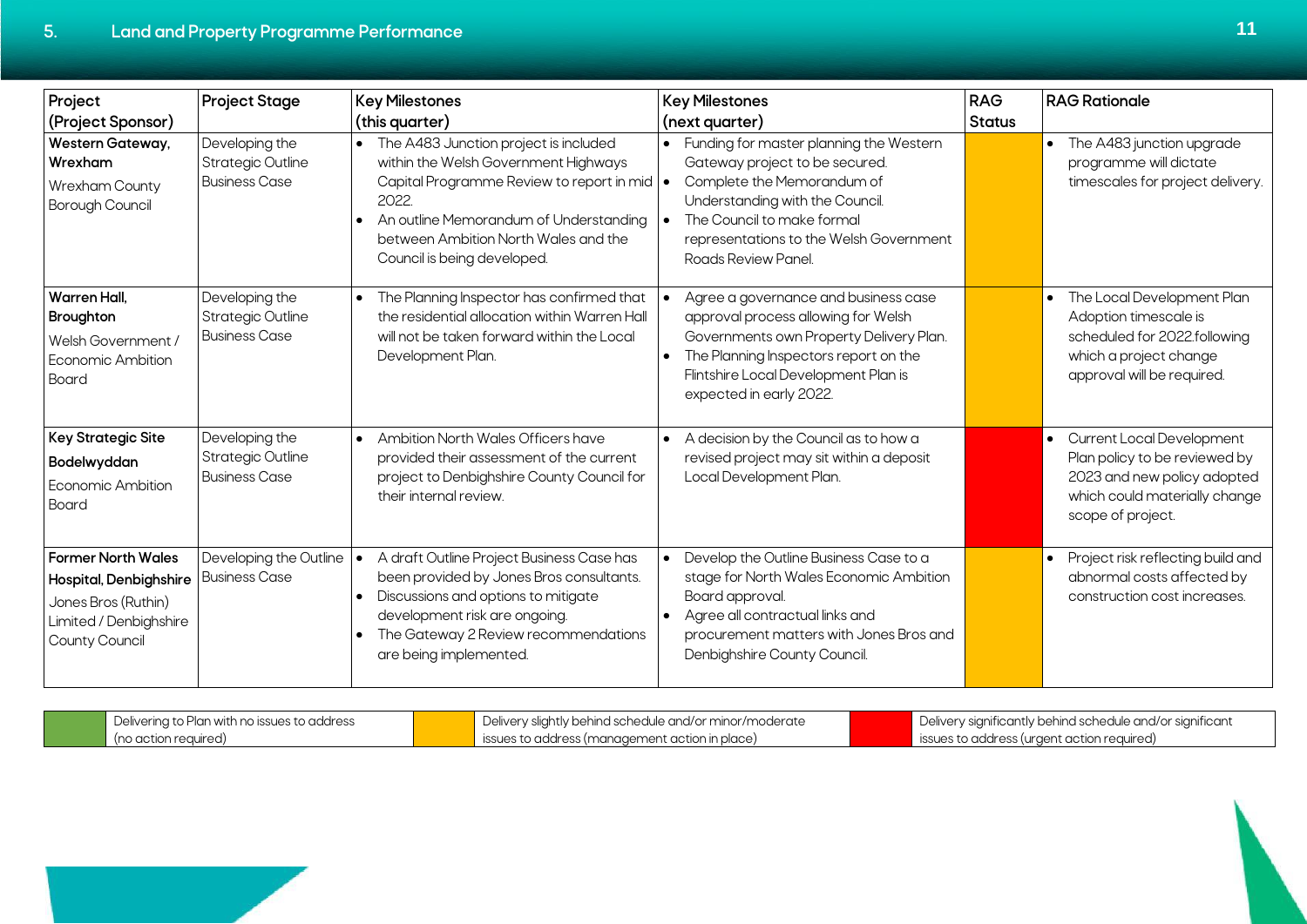Г

| Project                                                                                                  | <b>Project Stage</b>                                               | <b>Key Milestones</b>                                                                                                                                                                                                                                                                                                                                                          | <b>Key Milestones</b>                                                                                                                                                                                                                                                                                                                                                                      | <b>RAG Status</b> | <b>RAG Rationale</b>                                                                                                                                                                                                                                                           |
|----------------------------------------------------------------------------------------------------------|--------------------------------------------------------------------|--------------------------------------------------------------------------------------------------------------------------------------------------------------------------------------------------------------------------------------------------------------------------------------------------------------------------------------------------------------------------------|--------------------------------------------------------------------------------------------------------------------------------------------------------------------------------------------------------------------------------------------------------------------------------------------------------------------------------------------------------------------------------------------|-------------------|--------------------------------------------------------------------------------------------------------------------------------------------------------------------------------------------------------------------------------------------------------------------------------|
| (Project Sponsor)                                                                                        |                                                                    | (this quarter)                                                                                                                                                                                                                                                                                                                                                                 | (next quarter)                                                                                                                                                                                                                                                                                                                                                                             |                   |                                                                                                                                                                                                                                                                                |
| Parc Bryn Cegin,<br><b>Bangor</b><br>Welsh Government /<br>North Wales Economic<br><b>Ambition Board</b> | Developing the<br><b>Strategic Outline</b><br><b>Business Case</b> | A draft Joint Venture Agreement is<br>$\bullet$<br>currently being negotiated with Welsh<br>Government for the delivery of advance<br>build low carbon employment buildings.<br>The use of Design for Manufacturing and<br>Assembly principles are being discussed<br>with Welsh Government Property.                                                                          | Complete the Joint Venture<br>Agreement with Welsh Government.<br>Formalise the approval process for<br>Growth Deal funding using Welsh<br>Government's property delivery<br>business case as a Strategic Outline<br>Case.                                                                                                                                                                 |                   | Potential occupier demand<br>$\bullet$<br>appears strong.<br>Willing land owner<br>$\bullet$<br>Planning Policy compliant<br>proposed use.                                                                                                                                     |
| <b>Holyhead Gateway</b><br>Stena Line Ports<br>Limited                                                   | Developing the<br><b>Strategic Outline</b><br><b>Business Case</b> | A Project Change Request to exclude the<br>$\bullet$<br>refurbishment of the Holyhead Breakwater<br>was approved by the North Wales<br>Economic Ambition Board in October.<br>Stena, Welsh Government, Isle of Anglesey<br>County Council and Ambition North Wales<br>the North Wales Economic Ambition Board<br>are holding discussions to deliver the<br>harbour investment. | The breakwater refurbishment<br>funding is approved by the relevant<br>parties.<br>Agree with Stena the delivery of an<br>Outline Business Case for the delivery<br>of the port capacity enhancement<br>works and a timeline for the delivery of<br>the project.<br>Develop the wider linkages for port<br>investment for Stena to commit<br>substantial capital funding into the<br>port. |                   | Clarification of the scope has<br>$\bullet$<br>removed a substantial project<br>risk<br>Other commercial risks remain<br>which require mitigating to<br>indemnify the private sector<br>investment into the port.<br>Project risk rating reflects the<br>balance of the above. |

| i with no issues t<br>to address<br>101r<br>$\{(\cdot)\}$<br>개 스크리 | hind schedule and/or minor/moder<br>புப<br>Deliver<br><b>기니니</b>             | r sıqnıtıcant<br>Deliver<br>v sianificantly behind schedule and/or : |
|--------------------------------------------------------------------|------------------------------------------------------------------------------|----------------------------------------------------------------------|
| . Ino action reaured<br>, uu uu i                                  | nlang<br>.<br>action in<br><b>ISSI</b><br>$\sim$<br>1.111111<br>.<br>.<br>ື້ | uured.<br><b>ISSUES</b>                                              |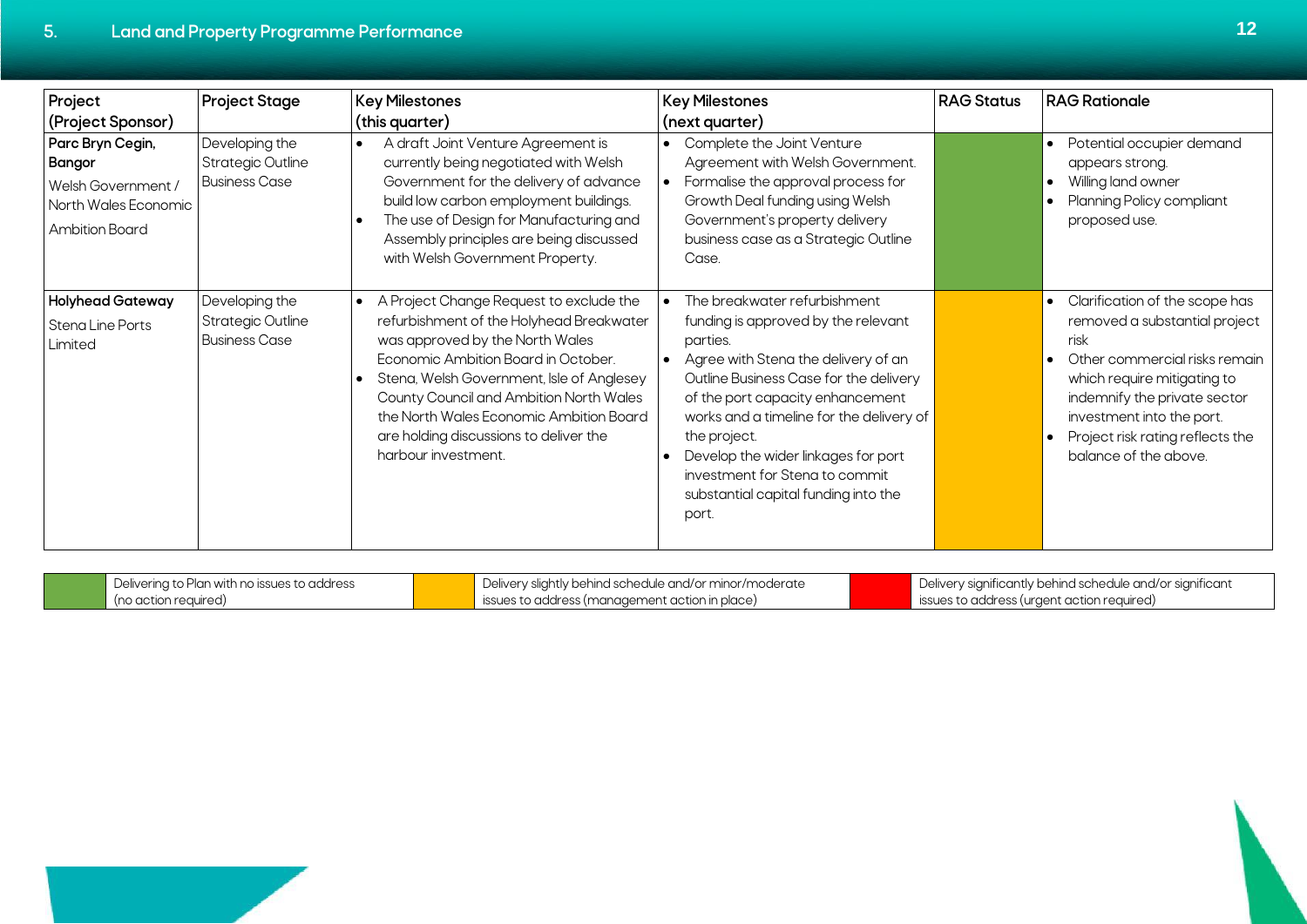<span id="page-16-0"></span>

| <b>Programme Aim</b>                                                                            | <b>Job Creation Target</b> | GVA Investment Target | Total Investment Target |
|-------------------------------------------------------------------------------------------------|----------------------------|-----------------------|-------------------------|
| To build a more sustainable, vibrant and resilient foundation economy in the region, optimising | 380                        | £281m                 | £41.3m                  |
| opportunities for employment and prosperity through our environment and landscape.              |                            |                       |                         |

| <b>RAG</b><br><b>Status</b> | <b>Programme Manager Commentary</b>                                                                                                                                    |
|-----------------------------|------------------------------------------------------------------------------------------------------------------------------------------------------------------------|
|                             | A Project Board has been set up for the Tourism Talent Network so all Project Boards are now meeting monthly with dedicated project managers in post for each of the   |
|                             | three projects                                                                                                                                                         |
|                             | Workshops have been completed for Glynllifon and Llysfasi projects; workshop 1 has been delivered with the Tourism Talent Network with other workshops scheduled for   |
|                             | early 2022                                                                                                                                                             |
|                             | Outline Business Case has been approved for the Glynllifon project; the Llysfasi project received an encouraging Amber-Green (second highest) Gateway Review rating in |
|                             | November                                                                                                                                                               |
|                             | Three Whole System Business Research & Innovation for Decarbonisation (WBRID) pilot projects have progressed to Phase 2 of the Llysfasi Net Zero Farm business         |
|                             | competition demonstrating a scalable anaerobic digestor, drone support for farm tasks and developing a carbon footprint platform for Welsh livestock farmers           |
|                             | Continued progress on match funding bids in support of the Tourism Talent Network through the Welsh Government 21st Century Schools programme and the UK               |
|                             | Community Renewal Fund.                                                                                                                                                |
|                             |                                                                                                                                                                        |



**Cllr Charlie McCoubrey Lead Member**



**Jane Richardson Senior Responsible Owner**



**Robyn Lovelock Programme Manager**

| Delivering to Plan with no issues to address | Delivery slightly behind schedule and/or minor/moderate | Delivery significantly behind schedule and/or significant |
|----------------------------------------------|---------------------------------------------------------|-----------------------------------------------------------|
| (no action required)                         | issues to address (management action in place)          | issues to address (urgent action required)                |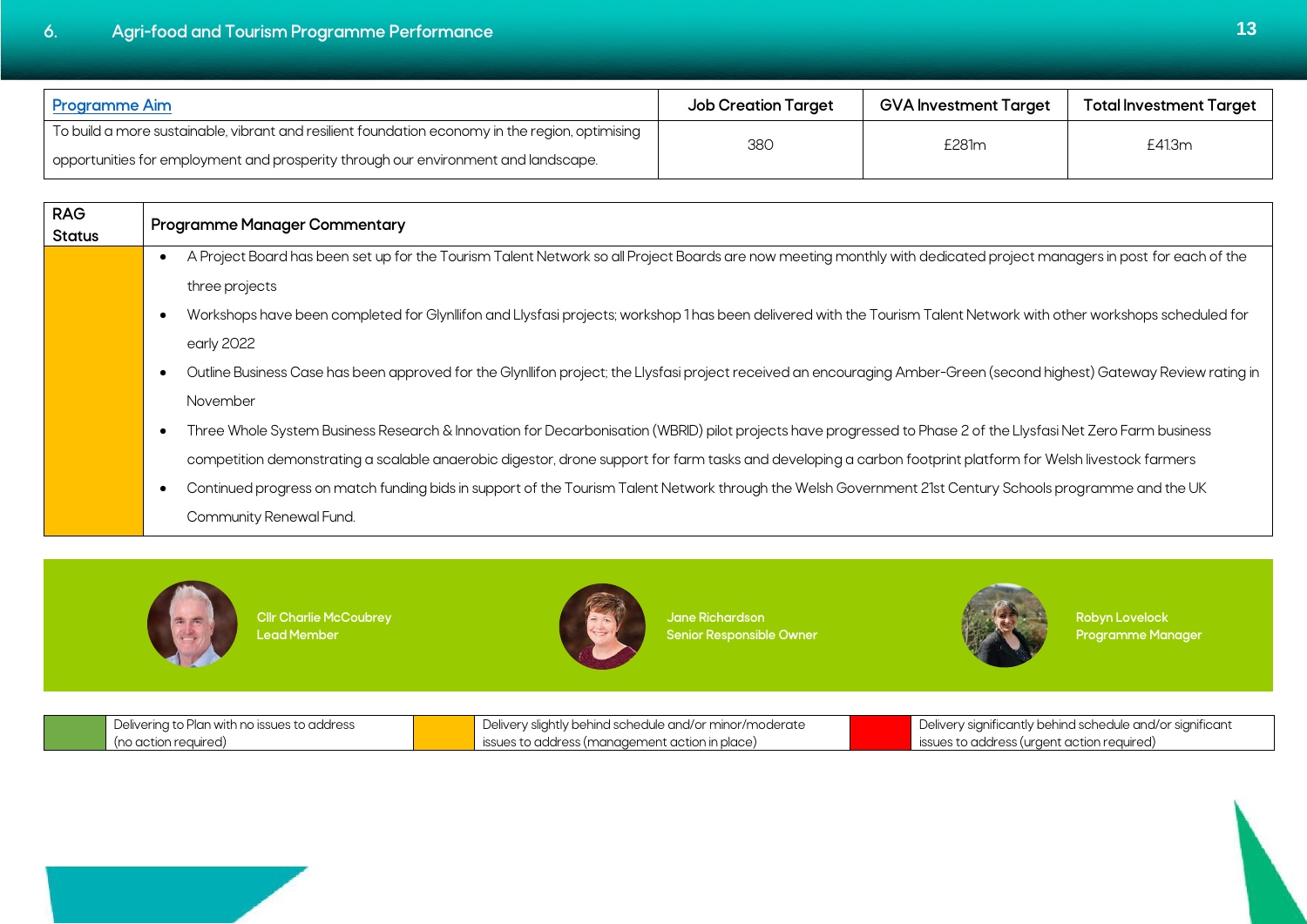| Project<br>(Project Sponsor)                                           | <b>Project Stage</b>                                               | <b>Key Milestones</b><br>(this quarter)                                                                                                                                                                                                                                                                       | <b>Key Milestones</b><br>(next quarter)                                                                                                                                                                                                                           | <b>RAG</b><br><b>Status</b> | <b>RAG Rationale</b>                                                                                                                                                                                                                                                                                                             |
|------------------------------------------------------------------------|--------------------------------------------------------------------|---------------------------------------------------------------------------------------------------------------------------------------------------------------------------------------------------------------------------------------------------------------------------------------------------------------|-------------------------------------------------------------------------------------------------------------------------------------------------------------------------------------------------------------------------------------------------------------------|-----------------------------|----------------------------------------------------------------------------------------------------------------------------------------------------------------------------------------------------------------------------------------------------------------------------------------------------------------------------------|
| <b>Glynllifon Rural</b><br><b>Economy Hub</b><br>Grŵp Llandrillo Menai | Developing the Full<br><b>Business Case</b>                        | • Options appraisal completed to identify<br>access routes to the hub<br>• Preparing pre-planning application<br>addressing feedback from planning<br>Ongoing environmental investigations<br>Project presentations to Welsh<br>$\bullet$<br>Government Minister Lesley Griffiths MS<br>with business leaders | Finalise and submit pre-planning application<br>and address feedback<br>Engage with Project User Group to further<br>develop benefits realisation plan                                                                                                            |                             | Preferred location and access<br>$\bullet$<br>options to be finalised<br>Planning permission to be<br>$\bullet$<br>secured                                                                                                                                                                                                       |
| Llysfasi Net Zero<br>Farm<br>Coleg Cambria                             | Finalising the Outline<br><b>Business Case</b>                     | All business case workshops completed<br>$\bullet$<br>• Draft report completed on Llysfasi Farm<br>pathway to net zero<br>Gateway 2 Outline Business Case review<br>completed with Amber-Green outcome<br>• Project presentation to Welsh Government<br>Minister Lee Waters                                   | Finalise Outline Business Case incorporating<br>Portfolio Management Office and Gateway<br>Review recommendations<br>Complete the approval process -<br>Economic Ambition Board consideration of<br>the Outline Business Case anticipated for<br><b>July 2022</b> |                             | Business case development is<br>$\bullet$<br>running behind original<br>schedule<br>Planning permission to be<br>secured<br>• Further development of<br>Project and private sector<br>investment plan required to<br>detail how job and investment<br>targets will be delivered<br>• Climate change ambition to be<br>determined |
| <b>Tourism Talent</b><br><b>Network</b><br>Grŵp Llandrillo Menai       | Developing the<br><b>Strategic Outline</b><br><b>Business Case</b> | • Project board established and meeting<br>monthly<br>· First business case workshop held in<br>December 2021                                                                                                                                                                                                 | Completion of the Economic Case including<br>workshop<br>Strategic Outline Case drafted and<br>reviewed                                                                                                                                                           |                             | • Private sector role needs<br>development to deliver job and<br>investment targets<br>• Multiple related bids being<br>managed for success<br>• Legal and financial structure of<br>hub and spoke model to be<br>agreed                                                                                                         |

| Delivering to Plan with no issues to address | Delivery slightly behind schedule and/or minor/moderate | Delivery significantly behind schedule and/or significant |
|----------------------------------------------|---------------------------------------------------------|-----------------------------------------------------------|
| (no action required,                         | ssues to address (management action in place)           | issues to address (urgent action required)                |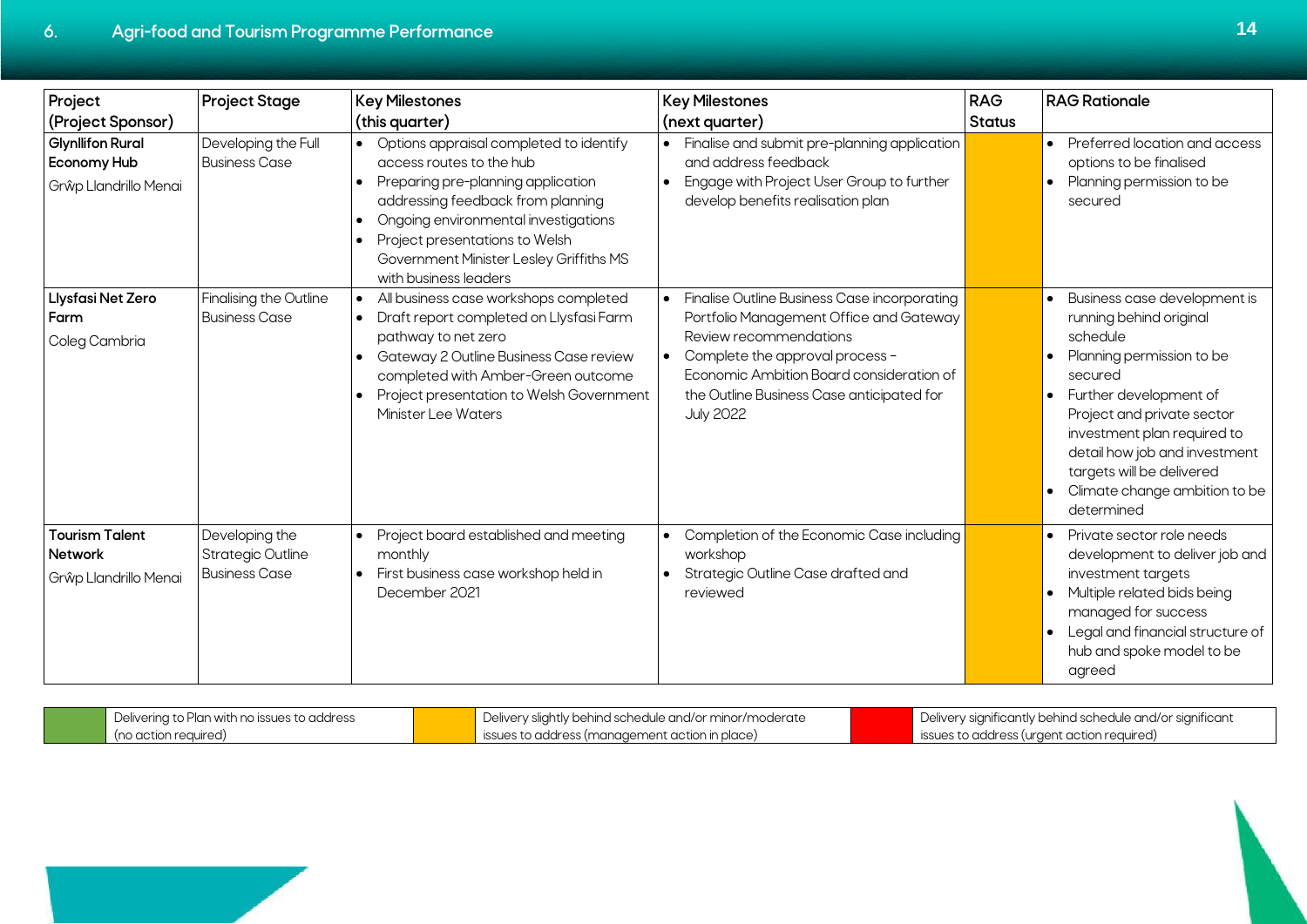<span id="page-18-0"></span>**7. Innovation in High Value Manufacturing Programme Performance 15**

| <b>Programme Aim</b>                                                                           | <b>Job Creation Target</b> | <b>GVA Investment Target</b> | <b>Total Investment Target</b> |
|------------------------------------------------------------------------------------------------|----------------------------|------------------------------|--------------------------------|
| To consolidate North Wales position as a powerful and innovative high value manufacturing      |                            |                              |                                |
| cluster, building on existing specialisms and leading expertise to create a higher value, more | 180                        | £114m                        | £39.5m                         |
| diverse economic base that supports the transition to a low carbon economy.                    |                            |                              |                                |

| <b>RAG</b><br>Status | <b>Programme Manager Commentary</b>                                                                                                                                  |
|----------------------|----------------------------------------------------------------------------------------------------------------------------------------------------------------------|
|                      | Both projects under review by Portfolio Board due to changes in capital and revenue projections                                                                      |
|                      | Portfolio Management Office and Programme Board completed business case reviews of the Glyndwr University Enterprise Engineering and Optics Centre project           |
|                      | Enterprise Engineering and Optics Centre outline business case (incorporating capital / revenue changes and review feedback) anticipating EAB consideration in March |
|                      | 2022                                                                                                                                                                 |
|                      | Strategic positioning research for the Bangor Centre for Environmental Biotechnology project completed                                                               |
|                      | Strategic Outline Case (incorporating capital / revenue changes) for the Bangor Centre for Environmental Biotechnology with Gateway 1 review scheduled for February  |
|                      | 2022                                                                                                                                                                 |



**Cllr Dyfrig Siencyn Lead Member**



**Paul Bevan Senior Responsible Owner**



**Robyn Lovelock Programme Manager**

| $\blacksquare$ Delivering to Plan with no issues to address | Delivery slightly behind schedule and/or minor/moderate       | Uelivery significantly behind schedule and/or significant |
|-------------------------------------------------------------|---------------------------------------------------------------|-----------------------------------------------------------|
| (no action required)                                        | $\blacksquare$ issues to address (management action in place) | ssues to address (urgent action required)                 |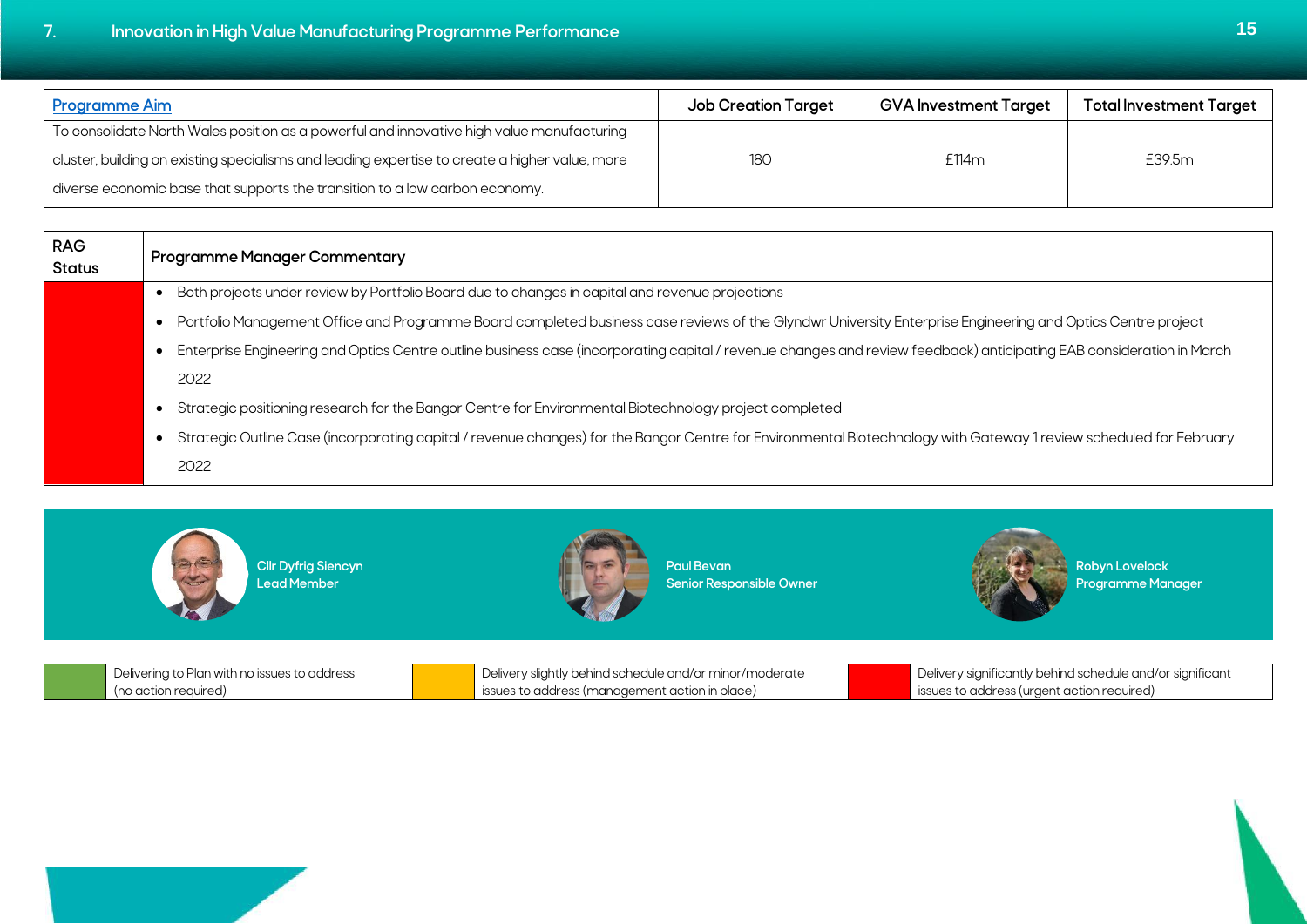| Project                                                                  | <b>Project Stage</b>                                               | <b>Key Milestones</b>                                                                                                                                                                                                                                                                                                                                                                                                                 | <b>Key Milestones</b>                                                                                                                                                                                                                                                                                          | <b>RAG</b>    | <b>RAG Rationale</b>                                                                                                                                                                                                   |
|--------------------------------------------------------------------------|--------------------------------------------------------------------|---------------------------------------------------------------------------------------------------------------------------------------------------------------------------------------------------------------------------------------------------------------------------------------------------------------------------------------------------------------------------------------------------------------------------------------|----------------------------------------------------------------------------------------------------------------------------------------------------------------------------------------------------------------------------------------------------------------------------------------------------------------|---------------|------------------------------------------------------------------------------------------------------------------------------------------------------------------------------------------------------------------------|
| (Project Sponsor)                                                        |                                                                    | (this quarter)                                                                                                                                                                                                                                                                                                                                                                                                                        | (next quarter)                                                                                                                                                                                                                                                                                                 | <b>Status</b> |                                                                                                                                                                                                                        |
| <b>Enterprise Engineering</b><br>and Optics Centre<br>Glyndŵr University | Developing the Outline<br><b>Business Case</b>                     | Change in capital and revenue projections<br>identified during annual programme<br>business case update<br>Second review of the Outline Business Case<br>completed by Portfolio Management<br>Office - four remaining areas to address:<br>strengthen clarity of case for change;<br>update economic and financial cases given<br>matched fund changes; strengthen circular<br>approach to production; strengthen risk<br>management. | Resolve change request for capital and<br>revenue projections<br>Make final revisions to Outline Business<br>Case<br>Complete the approval process -<br>Economic Ambition Board consideration of<br>the Outline Business Case in anticipated for<br>March 2022                                                 |               | • Business case development is<br>running behind original<br>schedule.<br>Change request for capital and<br>revenue projections                                                                                        |
| Centre for<br>Environmental<br>Biotechnology<br><b>Bangor University</b> | Developing the<br><b>Strategic Outline</b><br><b>Business Case</b> | Change in capital and revenue projections<br>$\bullet$<br>identified during annual programme<br>business case update<br>Strategic positioning research for the<br><b>Bangor Centre for Environmental</b><br>Biotechnology project completed<br>Strategic Outline Case nearly finalised<br>On-going internal discussions to confirm<br>project scope in line with emerging<br>regional/national biotechnology priorities               | Resolve change request for capital and<br>revenue projections<br>Make final revisions to Strategic Outline<br>Case<br>Continued stakeholder engagement<br>Prepare for PMO and programme board<br>reviews in January 2022 and Gateway 1<br>review in February 2022<br>Deliver remaining business case workshops |               | • Change in Project Manager<br>(interim, pending recruitment)<br>Further work required to define<br>$\bullet$<br>project scope, leading to<br>continued delay<br>Change request for capital and<br>revenue projections |

| Delivering to Plan with no issues to address | U Delivery slightly behind schedule and/or minor/moderate | Delivery significantly behind schedule and/or significant |
|----------------------------------------------|-----------------------------------------------------------|-----------------------------------------------------------|
| (no action reauired)                         | ssues to address (management action in place)             | sissues to address (urgent action required)               |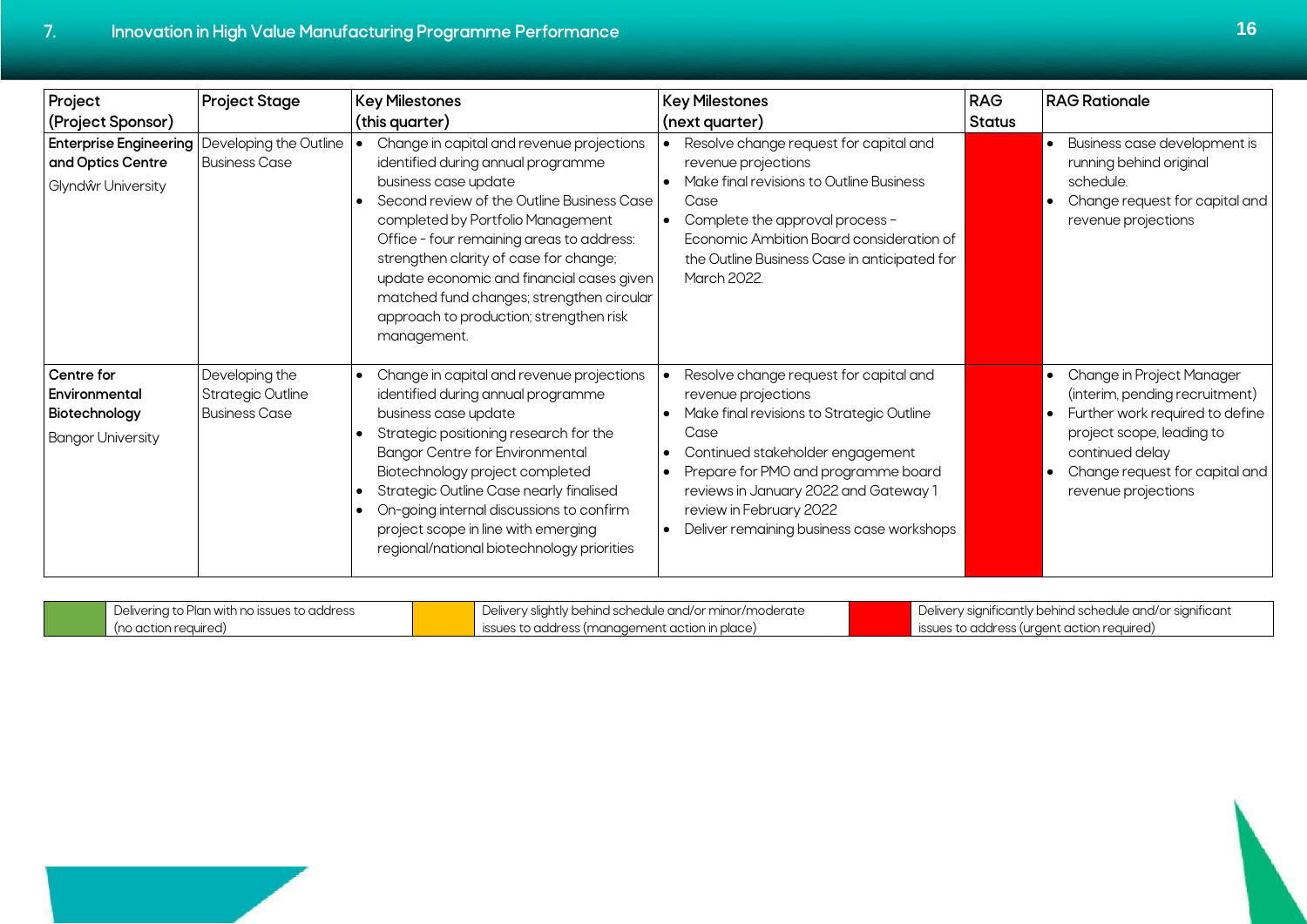<span id="page-20-0"></span>

|                                    |                                                   | 2021 | 2022                                        | 2023 | 2024                                       | 2025 | 2026                           | OBC      | Start on<br>Site | Project<br>Completion |
|------------------------------------|---------------------------------------------------|------|---------------------------------------------|------|--------------------------------------------|------|--------------------------------|----------|------------------|-----------------------|
|                                    | <b>Digital Signalling Processing Centre</b>       |      |                                             |      |                                            |      |                                | Aug-21   | Jan-22           | Dec-23                |
|                                    | Competitive Connectivity (Full Fibre)             |      |                                             |      |                                            |      |                                | Jul-22   | Dec-22           | Feb-24                |
| <b>Digital</b><br>Programme        | <b>Connected Corridor</b>                         |      |                                             |      |                                            |      |                                | Apr-22   | Nov-22           | May-24                |
|                                    | Connected Campus (Adv. Connectivity)              |      |                                             |      |                                            |      |                                | Jul-22   | Dec-22           | Feb-25                |
|                                    | Last few %                                        |      |                                             |      |                                            |      |                                | Feb-22   | Sep-22           | May-24                |
|                                    | <b>Morlais</b>                                    |      | ۵                                           |      |                                            |      |                                | $May-21$ | Feb-22           | Jun-23                |
| <b>Low Carbon</b>                  | <b>Trawsfynydd Power Station</b>                  |      |                                             |      | ۵                                          |      |                                | Jun-23   | Jun-24           | Apr-27                |
| Energy                             | Low Carbon Energy Centre of Excellence            |      |                                             | ٥    |                                            |      |                                | Apr-22   | Jun-23           | Jun-25                |
|                                    | <b>Smart Local Energy</b>                         |      |                                             |      |                                            |      |                                | Sep-22   | Jun-23           | 2028                  |
|                                    | <b>Transport Decarbonisation</b>                  |      |                                             | ◈    |                                            |      |                                | Apr-22   | Oct-23           | Oct-24                |
|                                    | <b>Holyhead Gateway</b>                           |      |                                             |      |                                            |      |                                | Jun-22   | Mar-23           | Jun-26                |
|                                    | Former North Wales Hospital, Denbigh              |      |                                             |      |                                            |      |                                | Feb-22   | June-22          | Mar-26                |
| Land and                           | Key Strategic Site, Bodelwyddan                   |      |                                             |      |                                            |      |                                | Sep-24   | Sep-25           | Mar-27                |
| Property                           | Western Gateway, Wrexham                          |      |                                             | ◈    |                                            |      |                                | Dec-22   | Oct-23           | Mar-25                |
|                                    | Warren Hall, Broughton                            |      |                                             | ♦    |                                            |      |                                | Sep-22   | Oct-23           | Sep-24                |
|                                    | Parc Bryn Cegin, Bangor                           |      |                                             | ۰    |                                            |      |                                | Jan-23   | Oct-23           | Jun-24                |
| Agrifood and                       | <b>Glynllifon Rural Economy Hub</b>               |      |                                             | ◈    |                                            |      |                                | Aug-21   | Jan-23           | Mar-24                |
| Tourism                            | The Llysfasi Net Zero Farm                        |      |                                             |      |                                            |      |                                | Feb-22   | Aug-22           | Sep-23                |
|                                    | <b>Tourism Talent Network</b>                     |      |                                             | ۵    |                                            |      |                                | Jun-22   | Oct-23           | Oct-24                |
| Innovation in<br><b>High Value</b> | <b>Centre for Biotechnology</b>                   |      |                                             | ۰    |                                            |      |                                | Apr-22   | Jun-23           | Jun-25                |
| Manufacturing                      | <b>Enterprise Engineering &amp; Optics Centre</b> |      |                                             |      |                                            |      |                                | Feb-22   | Aug-22           | Apr-24                |
|                                    | Business Case Development and Approval Phase*     |      | Procurement and Project Delivery Phase**    |      | Operational and Benefits Realisation Phase |      | Anticipated start on site date |          |                  |                       |
|                                    | * Approval of OBC pre procurement                 |      | **Includes approval of FBC post procurement |      |                                            |      |                                |          |                  |                       |

\*Delivery profile as per 2021 Portfolio Business Case. Where an Outline Business Case or Fulll Business Case has been approved figures have been updated with the latest information.

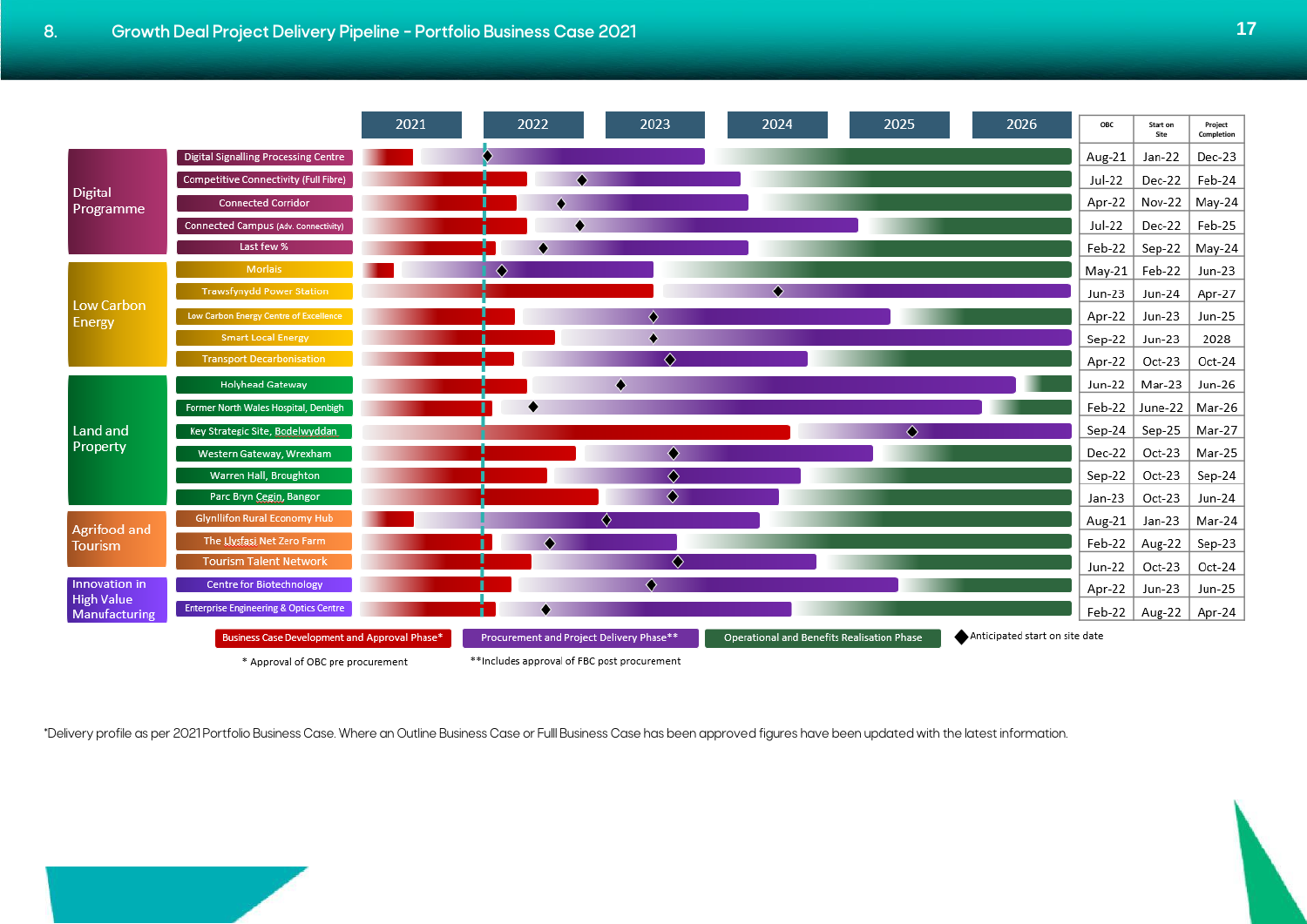<span id="page-21-0"></span>

|                                    |                                          |          | Portfolio Business Case 2020 Targets |                           |                               |          | Approved Project Business Case Targets |                           |             | Difference      |                           |
|------------------------------------|------------------------------------------|----------|--------------------------------------|---------------------------|-------------------------------|----------|----------------------------------------|---------------------------|-------------|-----------------|---------------------------|
|                                    |                                          | GVA (EM) | Jobs<br>Created (net)                | (EM) Total<br>Investment* | <b>CBC/</b><br>$\mathbb{R}^*$ | GVA (EM) | Jobs<br>Created (net)                  | (EM) Total<br>Investment* | GVA<br>(EM) | Jobs<br>Created | (EM) Total<br>Investment* |
| Digital                            | Digital Signal Processing Centre (DSP)   | 50       | 80                                   | 7.3                       | <b>FBC</b>                    | 12       | 33                                     | 3.0                       | $-38$       | $-47$           | $-4.3$                    |
|                                    | Connecting the last few %                | 35       | 150                                  | $\overline{4}$            | n/a                           | n/a      | n/a                                    | n/a                       | n/a         | n/a             | n/a                       |
|                                    | <b>Connected Corridor</b>                | 25       | $\circ$                              | 2.2                       | n/a                           | n/a      | n/a                                    | n/a                       | n/a         | n/a             | n/a                       |
|                                    | Full fibre at Key Sites                  | 20       | 120                                  | 7.2                       | n/a                           | n/a      | n/a                                    | n/a                       | n/a         | n/a             | n/a                       |
|                                    | <b>Connected Campuses</b>                | 35       | O                                    | 21                        | n/a                           | n/a      | n/a                                    | n/a                       | n/a         | n/a             | n/a                       |
| Low Carbon Energy                  | Morlais                                  | 50       | 100                                  | 36                        | OBC                           | 79       | 210                                    | 34                        | $+29$       | $+110$          | $-2$                      |
|                                    | <b>Transport Decarbonisation</b>         | 60       | 90                                   | 28.6                      | n/a                           | n/a      | n/a                                    | n/a                       | n/a         | n/a             | n/a                       |
|                                    | Low Carbon Energy Centre of Excellence   | 20       | 20                                   | 97.7                      | n/a                           | n/a      | n/a                                    | n/a                       | n/a         | n/a             | n/a                       |
|                                    | Smart Local Energy                       | 120      | 180                                  | 106.2                     | n/a                           | n/a      | n/a                                    | n/a                       | n/a         | n/a             | n/a                       |
|                                    | <b>Trawsfynydd Power Station</b>         | 230      | 510                                  | 400                       | n/a                           | n/a      | n/a                                    | n/a                       | n/a         | n/a             | n/a                       |
| Land and Property                  | Western Gateway, Wrexham                 | 220      | 360                                  | 43.4                      | n/a                           | n/a      | n/a                                    | n/a                       | n/a         | n/a             | n/a                       |
|                                    | Warren Hall, Broughton                   | 235      | 440                                  | 70                        | n/a                           | n/a      | n/a                                    | n/a                       | n/a         | n/a             | n/a                       |
|                                    | Key Strategic Site, Bodelwyddan          | 125      | 250                                  | 82                        | n/a                           | n/a      | n/a                                    | n/a                       | n/a         | n/a             | n/a                       |
|                                    | Former North Wales Hospital, Denbigh     | 20       | 50 <sub>2</sub>                      | 74                        | n/a                           | n/a      | n/a                                    | n/a                       | n/a         | n/a             | n/a                       |
|                                    | Parc Bryn Cegin, Bangor                  | 30       | 50                                   | 6                         | n/a                           | n/a      | n/a                                    | n/a                       | n/a         | n/a             | n/a                       |
|                                    | Holyhead Gateway                         | 545      | 930                                  | 80                        | n/a                           | n/a      | n/a                                    | n/a                       | n/a         | n/a             | n/a                       |
| Agrifood and Tourism               | Glynllifon Rural Economy Hub             | 25       | 40                                   | 13                        | <b>OBC</b>                    | 45       | 96                                     | 13                        | $+20$       | $+56$           | $\circ$                   |
|                                    | Llysfasi Net Zero Farm                   | 215      | 310                                  | 15.4                      | n/a                           | n/a      | n/a                                    | n/a                       | n/a         | n/a             | n/a                       |
|                                    | <b>Tourism Talent Network</b>            | 20       | $\circ$                              | 12.9                      | n/a                           | n/a      | n/a                                    | n/a                       | n/a         | n/a             | n/a                       |
| Innovation in High Value           | Enterprise Engineering and Optics Centre | 45       | 70                                   | 29.9                      | n/a                           | n/a      | n/a                                    | n/a                       | n/a         | n/a             | n/a                       |
| Manufacturing                      | Centre for Environmental Biotechnology   | 60       | 90                                   | 9.6                       | n/a                           | n/a      | n/a                                    | n/a                       | n/a         | n/a             | n/a                       |
| <b>Growth Deal Portfolio Total</b> |                                          | 2,185    | 3,830                                | 1146                      | 2 OBC<br>1FBC                 | 136      | 342                                    | 50                        | $+49$       | $+119$          | $-6.3$                    |

\* Total investment includes 1.5% Portfolio Management Office costs

\*\* OBC – Outline Business Case, FBC – Full Business Case

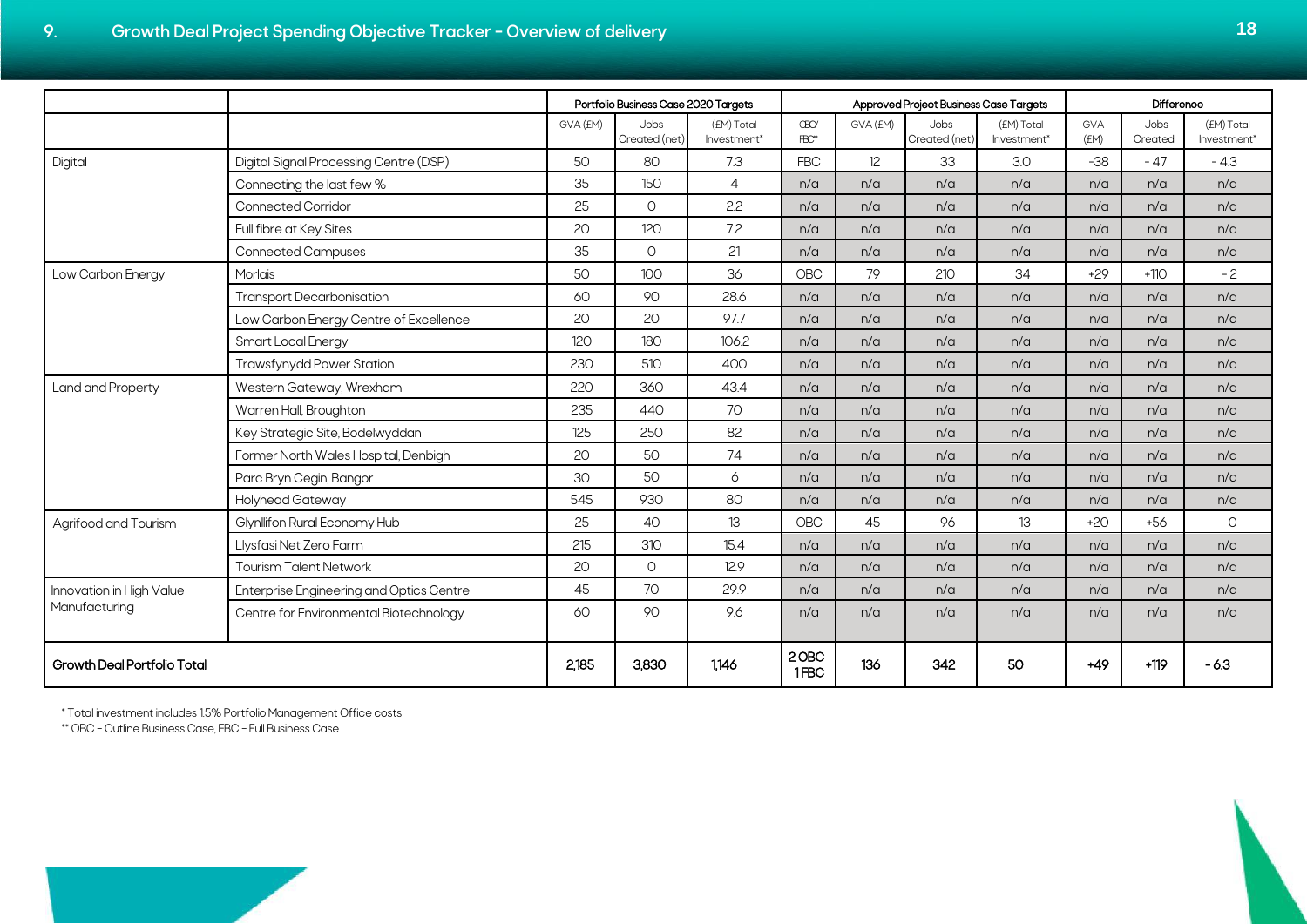<span id="page-22-0"></span>

| Programme                | Project                                  | Project Sponsor                | 2021/22<br>£m | 2022/23<br><b>Em</b> | 2023/24<br>£m | 2024/25<br>£m | 2025/26<br>£m | 2026/27<br>Em | 2027/28<br>£m                            | 2028/29<br>£m | Total<br>£m |
|--------------------------|------------------------------------------|--------------------------------|---------------|----------------------|---------------|---------------|---------------|---------------|------------------------------------------|---------------|-------------|
|                          | Digital Signal Processing Centre**       | <b>Bangor University</b>       | 1.82          | 0.70                 | 0.44          | 0.00          | 0.00          | 0.00          | 0.00                                     | 0.00          | 2.96        |
|                          | Connecting the Last Few %                | <b>Economic Ambition Board</b> | 0.00          | 0.69                 | 1.97          | 1.28          | O.OO          | 0.00          | 0.00                                     | 0.00          | 3.94        |
| Digital                  | <b>Connected Corridor</b>                | <b>Economic Ambition Board</b> | 0.00          | 0.49                 | 1.18          | 0.50          | O.OO          | 0.00          | 0.00                                     | 0.00          | 2.17        |
|                          | Full Fibre at Key Sites                  | Economic Ambition Board        | 0.00          | 0.49                 | 3.05          | 3.16          | 0.00          | 0.00          | 0.00                                     | 0.00          | 6.70        |
|                          | <b>Connected Campuses</b>                | Economic Ambition Board        | 0.00          | 0.00                 | 0.30          | 3.84          | 5.81          | 5.81          | 4.92                                     | 0.00          | 20.68       |
|                          | Morlais**                                | Menter Môn                     | 0.00          | 4.93                 | 3.94          | 0.00          | 0.00          | 0.00          | 0.00                                     | 0.00          | 8.87        |
|                          | <b>Transport Decarbonisation</b>         | <b>Economic Ambition Board</b> | 0.00          | 0.00                 | 3.94          | 3.94          | 3.35          | 0.00          | 0.00                                     | 0.00          | 11.23       |
| Low Carbon Energy        | Low Carbon Energy Centre of Excellence   | <b>Bangor University</b>       | 0.00          | 1.18                 | 8.47          | 9.36          | 1.67          | 0.00          | 0.00                                     | 0.00          | 20.68       |
|                          | Smart Local Energy                       | Economic Ambition Board        | 0.00          | 0.00                 | 1.23          | 1.97          | 6.16          | 6.16          | 6.16                                     | 2.95          | 24.63       |
|                          | Trawsfynydd Power Station                | Cwmni Egino                    | 0.00          | 0.00                 | 4.93          | 9.85          | 4.92          | 0.00          | 0.00                                     | 0.00          | 19.70       |
|                          | Western Gateway, Wrexham                 | <b>Economic Ambition Board</b> | 0.00          | 0.00                 | 4.04          | 4.92          | O.OO          | 0.00          | 0.00                                     | 0.00          | 8.96        |
|                          | Warren Hall, Broughton                   | Economic Ambition Board        | 0.00          | 0.30                 | 1.18          | 5.91          | 7.38          | 0.00          | 0.00                                     | 0.00          | 14.77       |
|                          | Key Strategic Site, Bodelwyddan          | Economic Ambition Board        | 0.00          | 0.00                 | 0.00          | 0.49          | 0.99          | 5.42          | 2.95                                     | 0.00          | 9.85        |
| Land and Property        | Former North Wales Hospital, Denbigh     | Economic Ambition Board        | 0.00          | 0.99                 | 0.99          | 0.98          | 0.98          | 0.00          | 0.00                                     | 0.00          | 3.94        |
|                          | Parc Bryn Cegin, Bangor                  | <b>Economic Ambition Board</b> | 0.00          | 0.25                 | 2.71          | 2.95          | 0.00          | 0.00          | 0.00                                     | 0.00          | 5.91        |
|                          | <b>Holyhead Gateway</b>                  | Stenaline                      | 0.00          | 0.00                 | 11.33         | 13.79         | 9.35          | 0.00          | 0.00                                     | 0.00          | 34.47       |
|                          | Glynllifon Rural Economy Hub**           | Grŵp Llandrillo Menai          | 0.00          | 6.90                 | 2.95          | 0.00          | O.OO          | 0.00          | 0.00                                     | 0.00          | 9.85        |
| Agrifood and Tourism     | Llysfasi Net Zero Farm                   | Coleg Cambria                  | 0.00          | 4.93                 | 4.92          | 0.00          | 0.00          | 0.00          | 0.00                                     | 0.00          | 9.85        |
|                          | <b>Tourism Talent Network</b>            | Grŵp Llandrillo Menai          | 0.00          | 0.00                 | 0.00          | 148           | 1.48          | 147           | 0.00                                     | 0.00          | 4.43        |
| Innovation in High Value | Enterprise Engineering and Optics Centre | <b>Glyndwr University</b>      | 0.00          | 6.40                 | 3.15          | 0.30          | O.OO          | 0.00          | 0.00                                     | 0.00          | 9.85        |
| Manufacturing            | Centre for Environmental Biotechnology   | <b>Bangor University</b>       | 0.00          | 0.00                 | 1.23          | 1.73          | 0.00          | 0.00          | 0.00                                     | 0.00          | 2.96        |
|                          |                                          |                                |               |                      |               |               |               |               | Portfolio Management Office Costs (1.5%) |               | 3.60        |
|                          |                                          |                                |               |                      |               |               |               |               |                                          | Total         | 240.00      |

\* The Growth Deal capital funding allocation profile is based on the 2021 Portfolio Business Case.

\*\* Where an Outline Business Case or Fulll Business Case has been approved figures have been updated with the latest information.

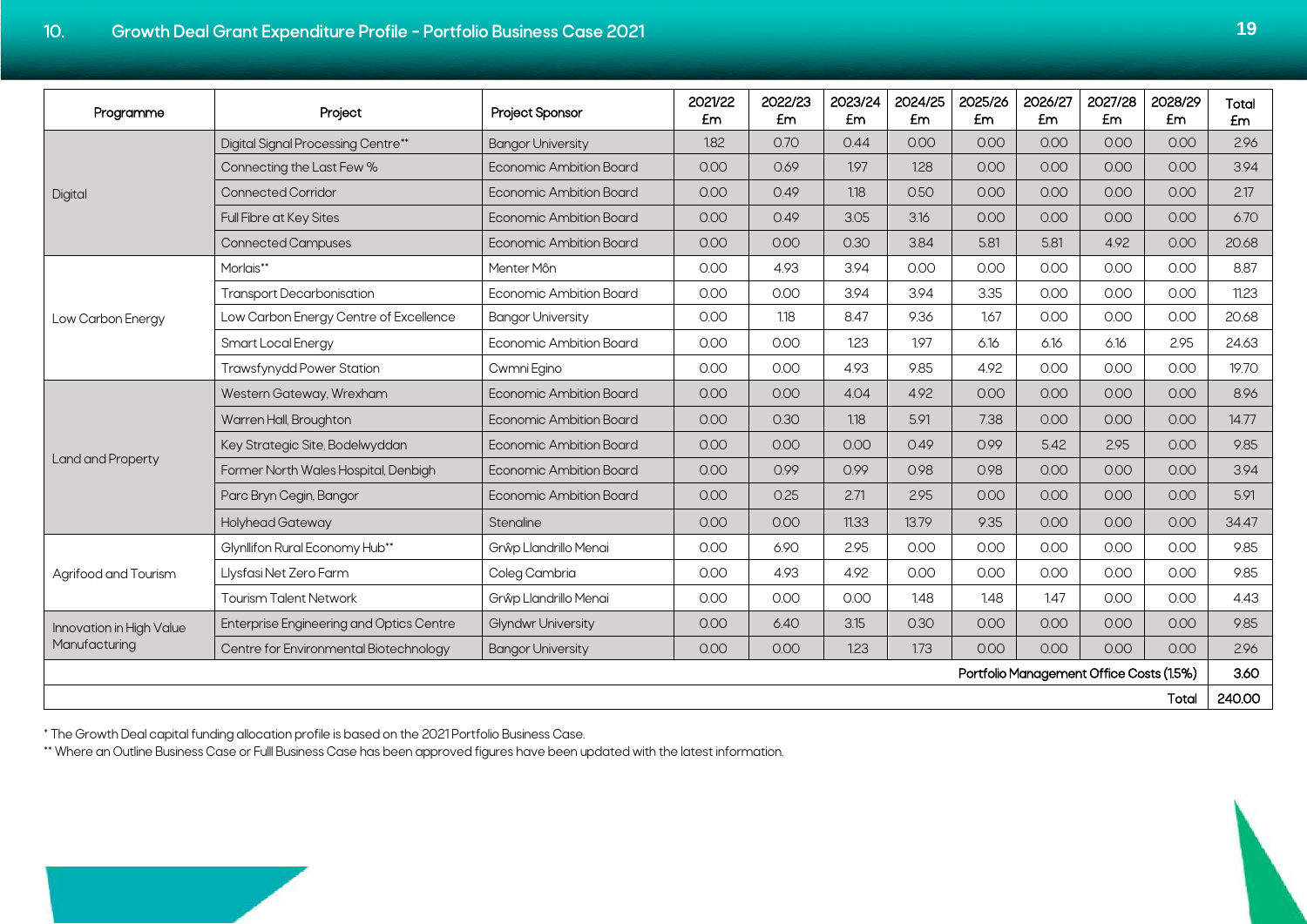| Programme                                 | Project                                         | Project Sponsor                     | Profile<br>21/22<br>(Fm) | Actual<br><b>YTD</b><br>$f_{\text{E}}$    | Variance<br>$f_{\text{Em}}$ | Rationale                                                                                                                                                                              |  |
|-------------------------------------------|-------------------------------------------------|-------------------------------------|--------------------------|-------------------------------------------|-----------------------------|----------------------------------------------------------------------------------------------------------------------------------------------------------------------------------------|--|
|                                           | <b>Digital Signal Processing Centre</b>         | <b>Bangor University</b>            | 1.82                     | 0.00                                      | $-1.82$                     | First Full Business Case approved in<br>December 2021. Expenditure<br>expected to be in line with revised<br>2021 Portfolio Business Case profile by<br>the end of the financial year. |  |
|                                           | Connecting the Last Few %                       | North Wales Economic Ambition Board | 0.00                     | 0.00                                      | 0.00                        |                                                                                                                                                                                        |  |
| Digital                                   | <b>Connected Corridor</b>                       | North Wales Economic Ambition Board | 0.00                     | 0.00                                      | 0.00                        |                                                                                                                                                                                        |  |
|                                           | Full Fibre at Key Sites                         | North Wales Economic Ambition Board | 0.00                     | 0.00                                      | 0.00                        |                                                                                                                                                                                        |  |
|                                           | <b>Connected Campuses</b>                       | North Wales Economic Ambition Board | 0.00                     | 0.00                                      | 0.00                        |                                                                                                                                                                                        |  |
|                                           | <b>Morlais</b>                                  | Menter Môn                          | 0.00                     | 0.00                                      | 0.00                        | No Full Business Cases have been<br>approved. Expenditure profile now<br>aligned to 2021 Portfolio Business Case<br>update.                                                            |  |
|                                           | <b>Transport Decarbonisation</b>                | North Wales Economic Ambition Board | 0.00                     | 0.00                                      | 0.00                        |                                                                                                                                                                                        |  |
| Low Carbon Energy                         | Low Carbon Energy Centre of Excellence          | <b>Bangor University</b>            | 0.00                     | 0.00                                      | 0.00                        |                                                                                                                                                                                        |  |
|                                           | Smart Local Energy                              | North Wales Economic Ambition Board | 0.00                     | 0.00                                      | 0.00                        |                                                                                                                                                                                        |  |
|                                           | <b>Trawsfynydd Power Station</b>                | Cwmni Egino                         | 0.00                     | 0.00                                      | 0.00                        |                                                                                                                                                                                        |  |
| Land and Property                         | Western Gateway, Wrexham                        | North Wales Economic Ambition Board | 0.00                     | 0.00                                      | 0.00                        | No Full Business Cases have been                                                                                                                                                       |  |
|                                           | Warren Hall, Broughton                          | North Wales Economic Ambition Board | 0.00                     | 0.00                                      | 0.00                        | approved. Expenditure profile now<br>aligned to 2021 Portfolio Business Case<br>update.                                                                                                |  |
|                                           | Key Strategic Site, Bodelwyddan                 | North Wales Economic Ambition Board | 0.00                     | 0.00                                      | 0.00                        |                                                                                                                                                                                        |  |
|                                           | Former North Wales Hospital, Denbigh            | North Wales Economic Ambition Board | 0.00                     | 0.00                                      | 0.00                        |                                                                                                                                                                                        |  |
|                                           | Parc Bryn Cegin, Bangor                         | North Wales Economic Ambition Board | 0.00                     | 0.00                                      | 0.00                        |                                                                                                                                                                                        |  |
|                                           | <b>Holyhead Gateway</b>                         | Stenaline                           | 0.00                     | 0.00                                      | 0.00                        |                                                                                                                                                                                        |  |
| Agri-food and Tourism                     | Glynllifon Rural Economy Hub                    | Grŵp Llandrillo Menai               | 0.00                     | 0.00                                      | 0.00                        | No Full Business Cases have been<br>approved. Expenditure profile now<br>aligned to 2021 Portfolio Business Case<br>update.                                                            |  |
|                                           | Llysfasi Net Zero Farm                          | Coleg Cambria                       | 0.00                     | 0.00                                      | 0.00                        |                                                                                                                                                                                        |  |
|                                           | <b>Tourism Talent Network</b>                   | Grŵp Llandrillo Menai               | 0.00                     | 0.00                                      | 0.00                        |                                                                                                                                                                                        |  |
| Innovation in High Value<br>Manufacturing | <b>Enterprise Engineering and Optics Centre</b> | <b>Glyndwr University</b>           | 0.00                     | 0.00                                      | 0.00                        | No Full Business Cases have been<br>approved. Expenditure profile now<br>aligned to 2021 Portfolio Business Case<br>update.                                                            |  |
|                                           | Centre for Environmental Biotechnology          | <b>Bangor University</b>            | 0.00                     | 0.00                                      | 0.00                        |                                                                                                                                                                                        |  |
|                                           | 0.384                                           | 0.219                               | $-0.165$                 | Expenditure slightly lower than projected |                             |                                                                                                                                                                                        |  |
|                                           | 2.204                                           | 0.219                               | $-1.985$                 | See above                                 |                             |                                                                                                                                                                                        |  |

\* Variance is the difference between the planned profile (Portfolio Business Case 2021) and the Actual Year to Date (YTD) expenditure. YTD figures up to end of December2021.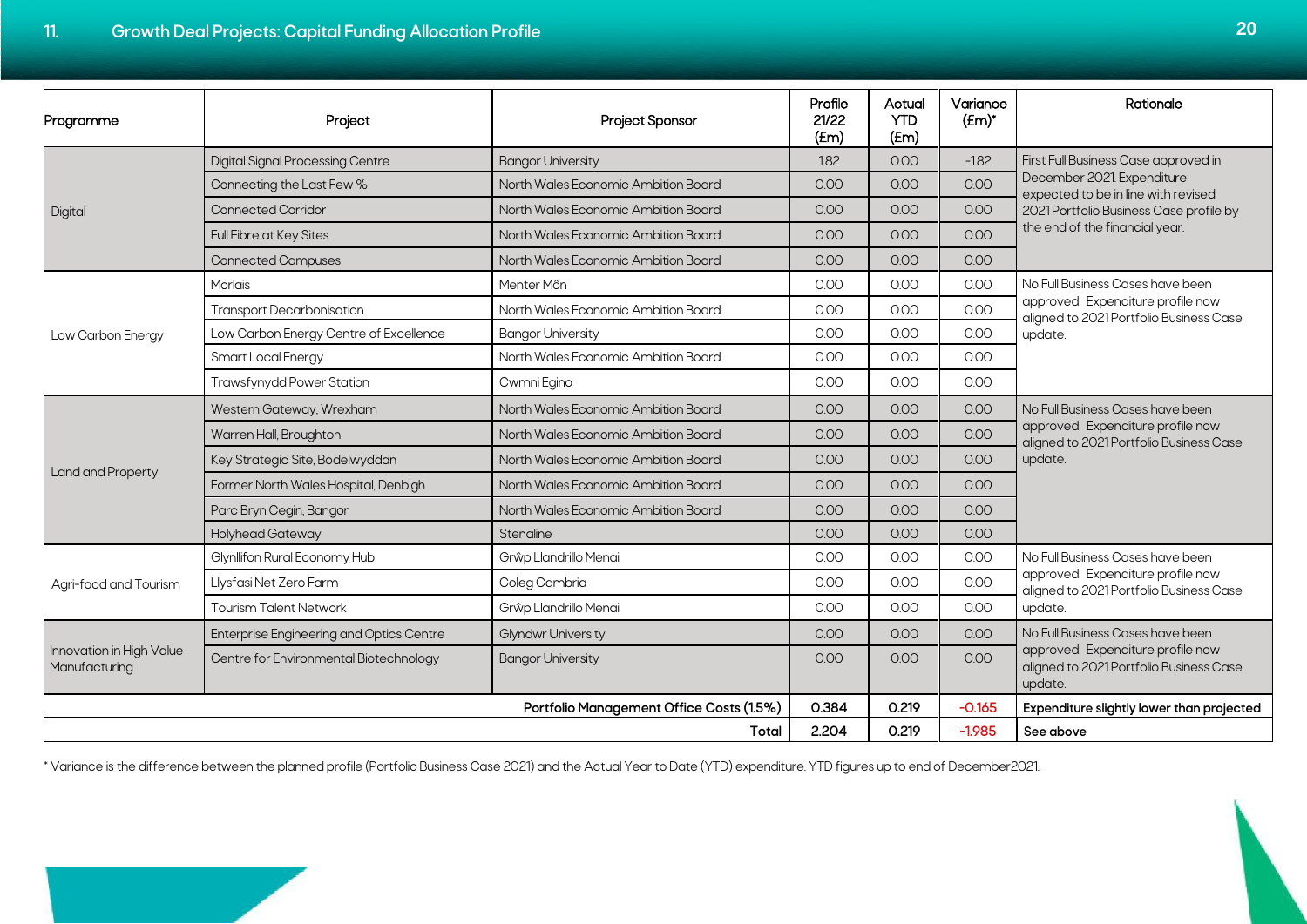<span id="page-24-0"></span>

| Programm             | Project                          | Sponsor                           | Summary                                                                                                                                                                                                                                                                                   |  |
|----------------------|----------------------------------|-----------------------------------|-------------------------------------------------------------------------------------------------------------------------------------------------------------------------------------------------------------------------------------------------------------------------------------------|--|
| Digital              | <b>Digital Signal Processing</b> | <b>Bangor University</b>          | The project will allow the DSP Centre to expand its presence and remit, integrating fully with the National Strategy Project                                                                                                                                                              |  |
|                      | Centre (DSP)                     |                                   | (NSP) and enable the scaling of key assets including a 5G testbed, research capacity and state-of-the-art equipment.                                                                                                                                                                      |  |
|                      | Connecting the last few %        | <b>Economic Ambition</b><br>Board | This project targets universal superfast coverage across North Wales, which have yet to be served by other means and<br>cannot obtain speeds of at least 30Mbps (download).                                                                                                               |  |
|                      | <b>Connected Corridor</b>        | Economic Ambition<br>Board        | To introduce high bandwidth mobile coverage on road and rail transport networks with deployment in step with or in<br>advance of UK Government targets. Current focus is high quality 4G coverage and facilitation of 5G deployment. Delivery<br>of coverage to include A55, A483 and A5. |  |
|                      | Full Fibre at key sites          | <b>Economic Ambition</b><br>Board | This project will deliver full fibre connectivity (gigabit capable) with a current focus at 28 key business sites across North<br>Wales.                                                                                                                                                  |  |
|                      | <b>Connected Campuses</b>        | Economic Ambition<br>Board        | The project will accelerate the development of a range of digital connectivity options with a current focus at 18 key<br>regional economic sites.                                                                                                                                         |  |
| Low Carbon<br>Energy | Morlais                          | Menter Môn                        | Investing in the infrastructure that connects the Morlais Zone with the electricity grid system, and preparing the site for<br>private sector developers who will lease parts of the zone for deploying their tidal energy technologies.                                                  |  |
|                      | <b>Transport Decarbonisation</b> | <b>Economic Ambition</b><br>Board | Support delivery of a demonstrator project involving the production of green hydrogen from low carbon energy sources<br>and its use within regional transport networks.                                                                                                                   |  |
|                      | Low Carbon Energy Centre of      | <b>Bangor University</b>          | Investing in the development of facilities at Bangor University and Menai Science Park, enhancing the North Wales and UK                                                                                                                                                                  |  |
|                      | Excellence                       |                                   | capabilities for innovation in low carbon energy and related areas, helping to create the conditions for new inward<br>investment and business growth in the low carbon energy supply chain in North Wales.                                                                               |  |
|                      | Smart Local Energy               | <b>Economic Ambition</b>          | To help achieve renewable energy, decarbonisation and local ownership targets, the project will support innovative                                                                                                                                                                        |  |
|                      |                                  | <b>Board</b>                      | enabling projects and demonstrators that overcome market failures and unlock private and community sector<br>investments in smart local energy solutions.                                                                                                                                 |  |
|                      | <b>Trawsfynydd Power Station</b> | Cwmni Egino                       | The site is uniquely placed for a 'First of A Kind' deployment of a Small Modular Reactor (SMR) or Advanced Modular<br>Reactor (AMR). Alongside the public and private sector, the Growth Deal will contribute funding towards enabling<br>infrastructure for this development.           |  |